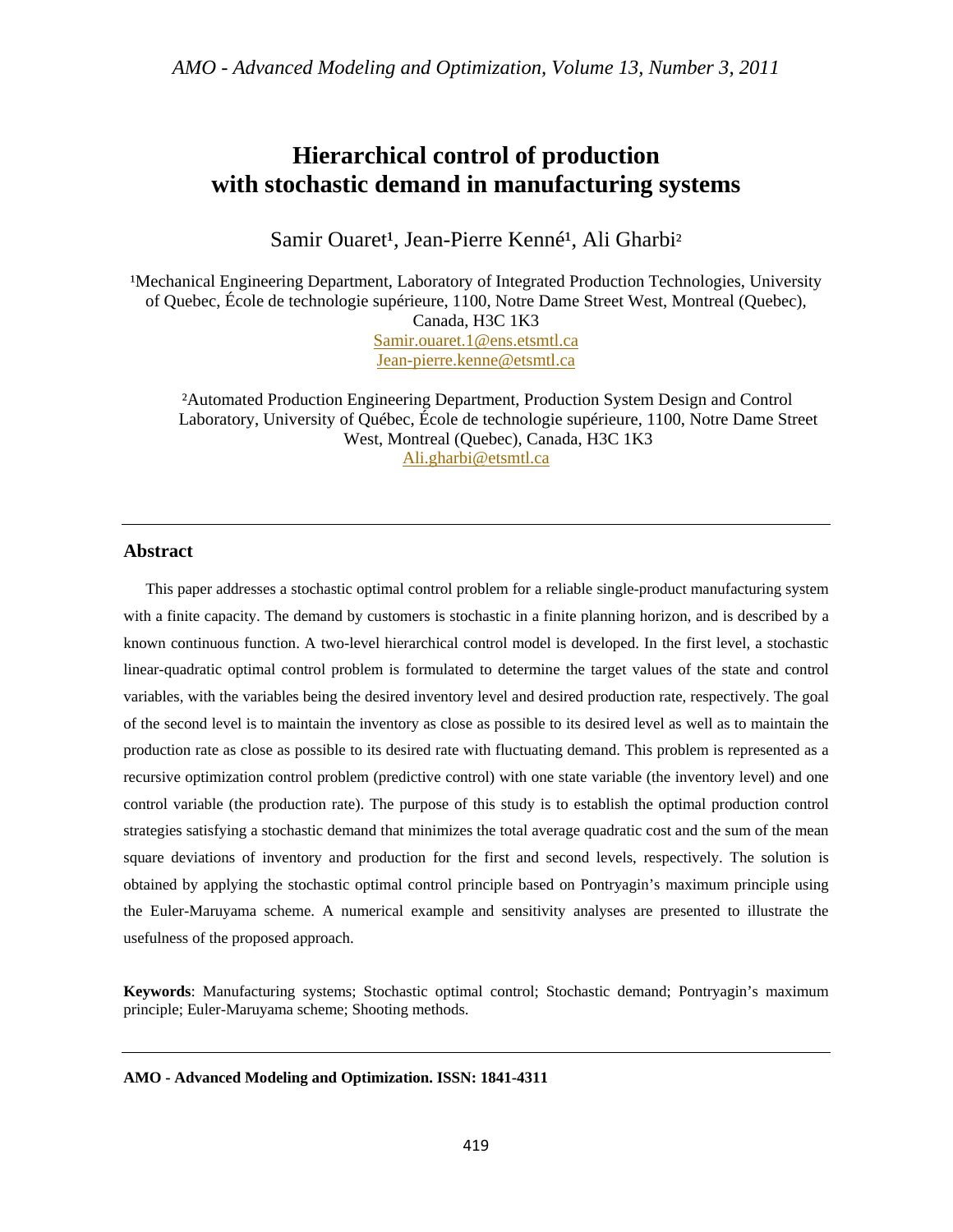### **1. Introduction**

Generally, a manufacturing system inventory is very important as it allows the company to respond more quickly to customer demand, given that the demand rate of manufacturing produced parts is usually stochastic. In this study, the system considered is composed of one machine producing a single type of product. A stochastic production planning problem can be formulated as a stochastic optimal control problem, which involves finding the optimal production strategy to be used in managing the inventory of the system and satisfy the customer's stochastic demand over the planning horizon.

The last two decades have seen a jump in growing interest among researchers in the application of the stochastic optimal control theory in different fields. Initially used in engineering and other fields of applied mathematics, the stochastic optimal control theory is also generally used in finance, economics, medicine, maintenance and production planning to solve a variety of problems. A classic example of a stochastic optimal control problem class is portfolio allocation with a consumption rate, which was introduced by Merton (1971). Many authors have attacked the research direction adopted for production planning in manufacturing systems. The literature on the subject includes, for example, the first contribution in the field that derived the control strategies of a quadratic model (Holt et al., 1960) using the calculus of variation principle. Bensoussan et al. (1974) presented some applications of the optimal control theory using the maximum principle to management science and economics, as well as the discrete and continuous stochastic optimal control versions addressed by Sethi et al. (1981, 2000).

Tzafestas et al. (1997) introduced and clarified the concept of model-based predictive control (MBPC) for integrated production planning problems in a stochastic environment. Dobos (2003) investigated the deterministic optimal production and inventory of the HMMS (Holt, Modigliani, Muth and Simon) model. This is considered as a generalization of the Holt et al. (1960) model, which was analysed by El-Gohary et al. (2009), using Pontryagin's maximum principle to determine the optimal control policies. El-Gohary et al. (2007) studied the problem of stochastic production and inventory planning using stochastic optimal control. Based on such studies, we are especially interested in the modelling of a production planning problem in a stochastic environment using the stochastic Pontryagin's maximum principle.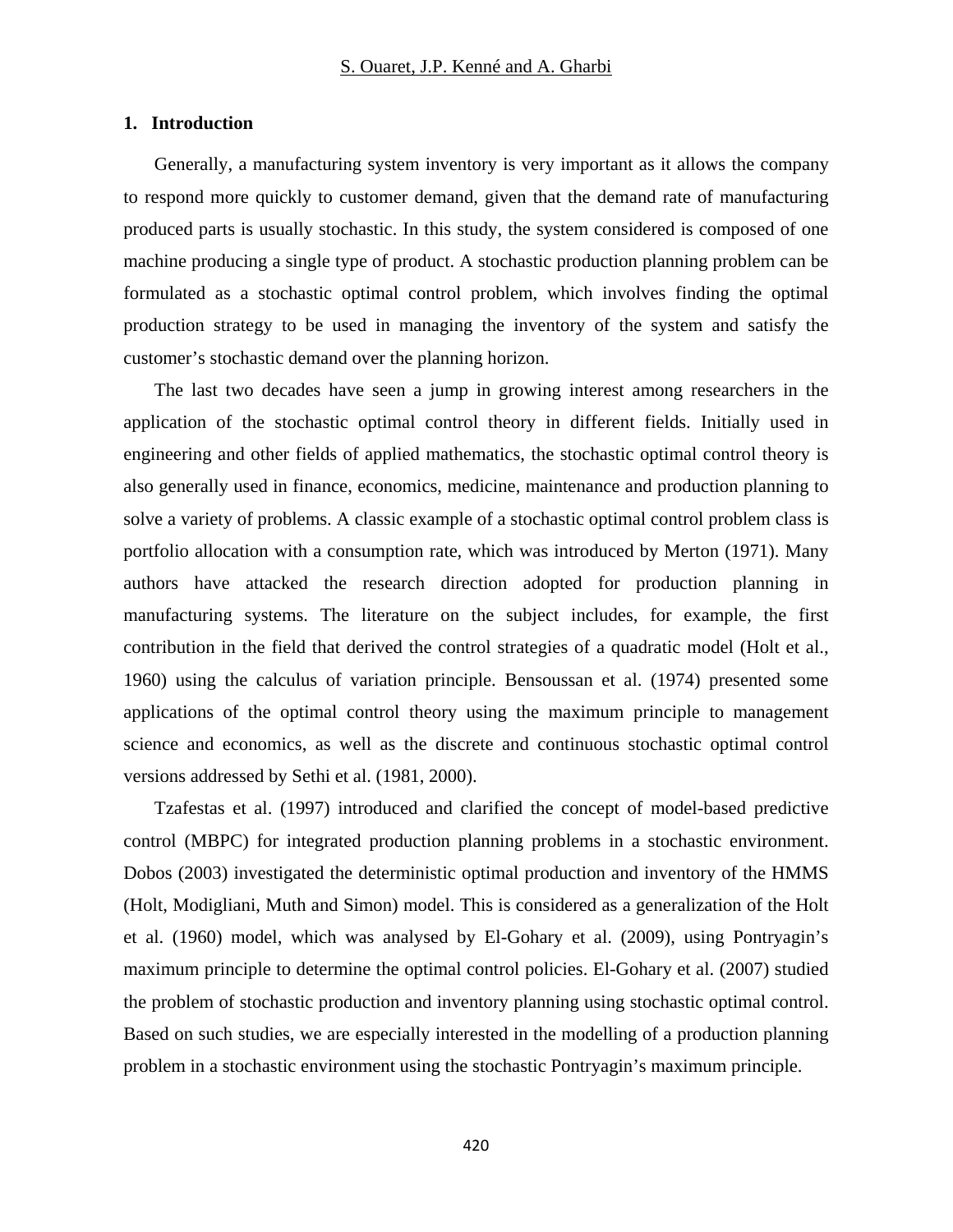### Hierarchical control of production with stochastic demand in manufacturing systems

The main objective of this study is to employ a two-level hierarchical control model (as in Kenné and Boukas, 2003), using the stochastic optimal control principle, to optimally to solve the following two problems:

- In the first level of the proposed hierarchy, the desired inventory threshold (the safety stock level that the company wants to keep on hand) and the desired production rate (the most efficient rate desired by the firm) are determined.
- In the second level the proposed hierarchy, the goal will be to keep the inventory level as close as possible to the desired inventory threshold and the rate of production as close as possible to the desired production rate.

This objective will allow the minimization of the total average quadratic cost and the sum of mean square deviations of inventory and production for the first and the second levels, respectively.

 In the present research, to solve the stochastic production planning problem in continuous time, we propose a two-level hierarchical control approach. We assume that the product demand rate is stochastic over time, and at both levels, it is assumed that the values of the control variables are restricted; moreover, there are no restrictions on the state variables. The production rate is thus defined as varying in a given control region and the inventory level is allowed to be positive (inventory) or negative (backlogged demands). By applying Pontryagin's maximum principle (Pontryagin et al., 1962) and using the quadratic objective function of Holt et al. (1960), we can formulate the boundary value problems in the first and second levels. We may recall that the first level is based on the formulation of a stochastic linear-quadratic model (SLQM) to find the optimal desired production rate and inventory level over the planning horizon, that minimize the total average quadratic inventory and production cost.

The second level is devoted to a recursive optimization control problem (predictive control) to find the optimal production rate needed to bring the inventory level from the initial point to one which satisfies the demand rate, but at the same time, minimizes the sum of mean square deviations of inventory and production. The solutions are obtained numerically using the Euler-Maruyama scheme.

This paper is organized as follows. In section 2, we define the assumptions used in the model and provide the problem statement. Based on the stochastic Pontryagin's maximum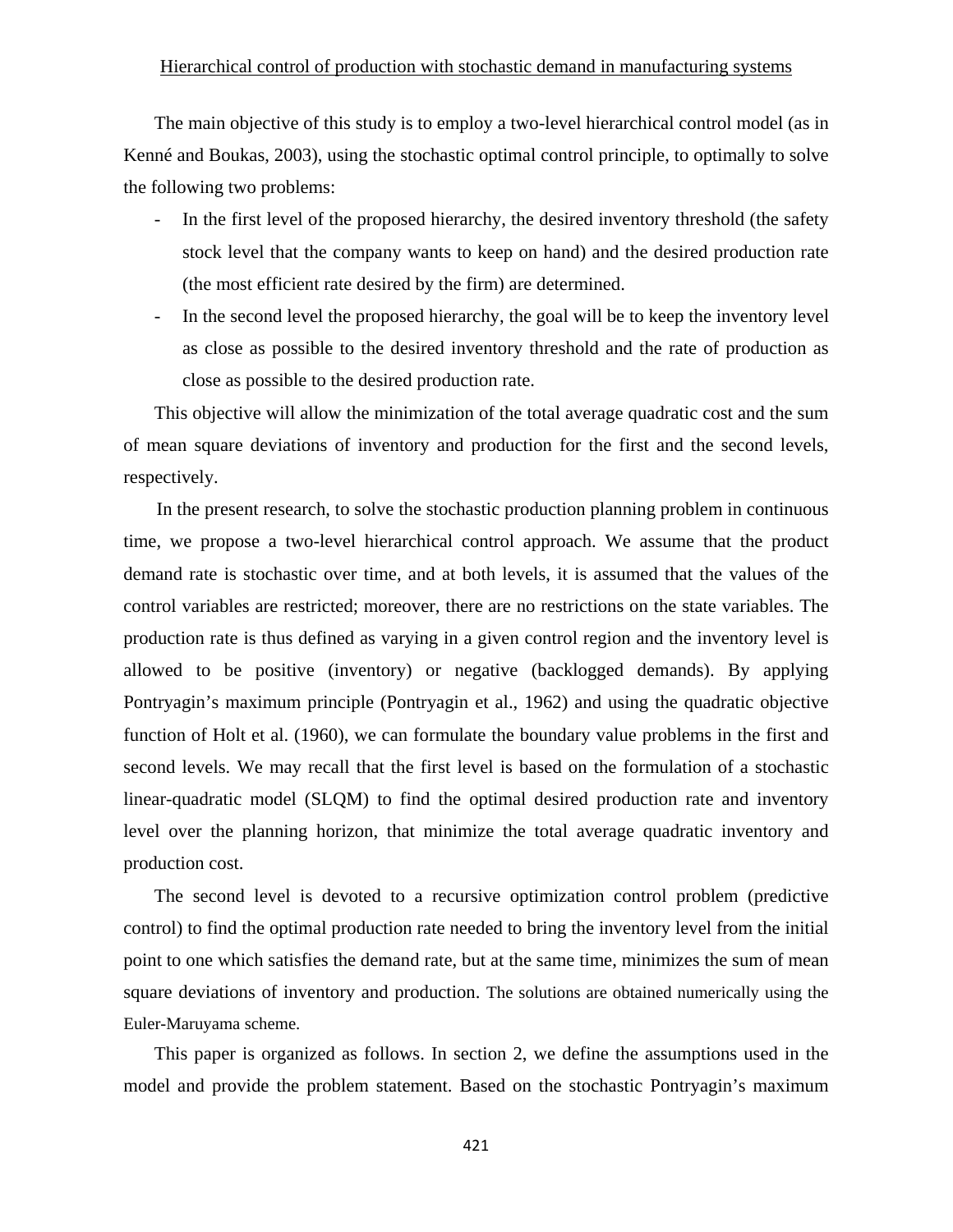principle, we present the solution of the hierarchical control model in section 3. A numerical example is given in section 4. Sensitivity and results analyses are provided in section 5, and finally, section 6 closes the paper with some concluding remarks.

## **2. Production control model**

## **2.1. Notations and assumptions**

The following notations are used throughout the paper:

- T : length of the planning horizon,  $(T > 0)$ ,
- $x^0$  : desired initial inventory level,
- $x_0$  : initial inventory level,
- $x(t)$ : inventory level at time t,
- $\bar{x}(t)$ : desired inventory level at time t,
- $\bar{u}(t)$ : desired production rate at time t,  $(\bar{u}(t) \ge 0)$ ,
- $d(t)$ : demand rate at time t,
- c : penalty factor of production,  $(c > 0)$ ,
- h : penalty factor of inventory  $(h > 0)$ ,
- $c_m$ : deviation factor for the production rate to deviate from its desired rate  $\bar{u}$ , ( $c_m > 0$ ),
- $c_h$ : deviation factor for the inventory level to deviate from its desired level  $\bar{x}$ ,  $(c_h > 0)$ ,
- $u(t)$ : production rate at time t,  $(u(t) \geq 0)$ ,
- $U_{\text{max}}$ : maximum production rate,
- $\sigma_{\rm D}$  : standard deviation of demand rate,
- w : standard Wiener process,
- g : diffusion coefficient.

In this model, we assume that:

- (1) The production rate is to be non-negative.
- (2) The inventory level is allowed to be negative (backlogged demands).
- (3) The planning horizon is finite in continuous time.
- (4) The demand rate is assumed to be described by the following time-dependent model (Kiesmüller, 2003):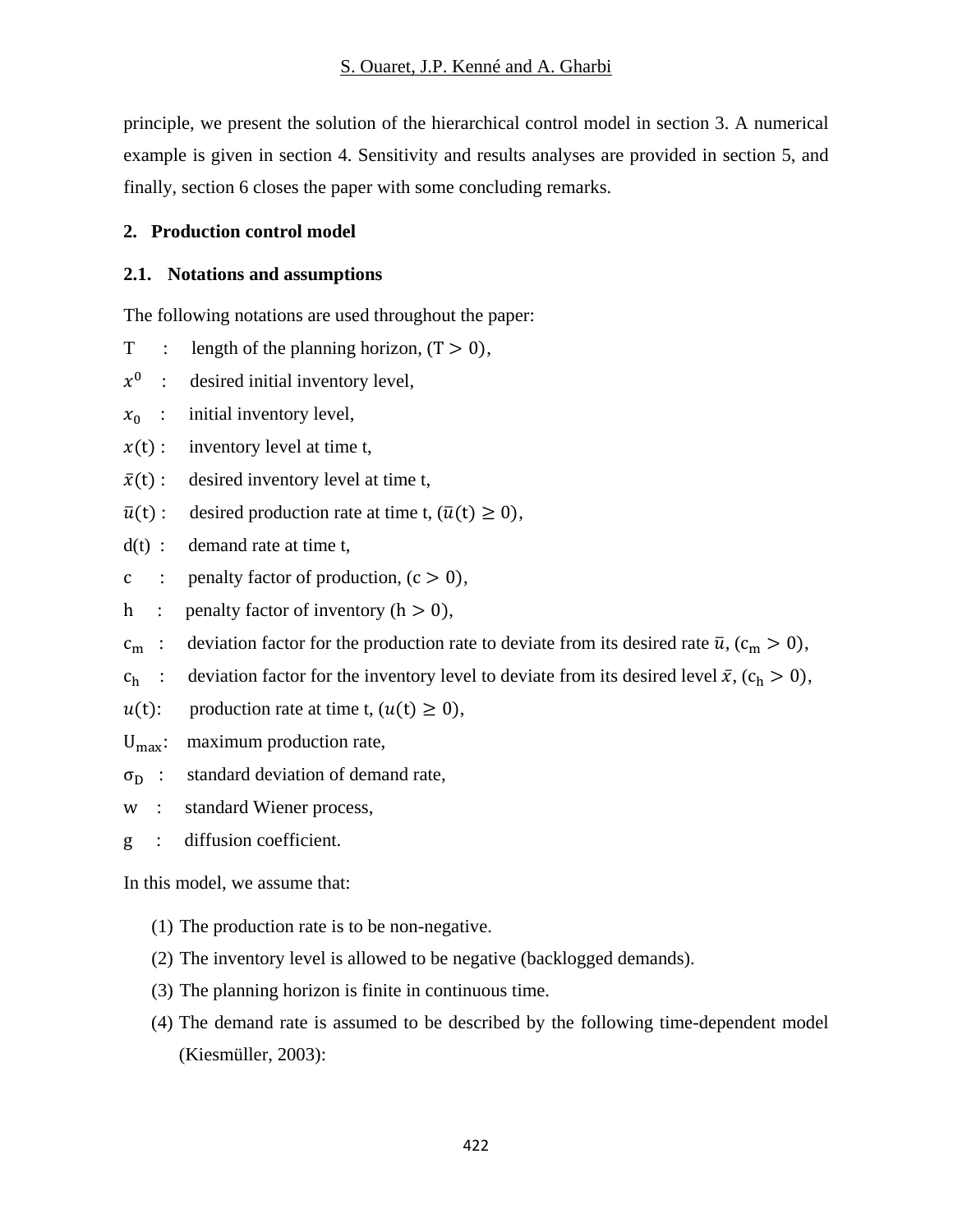$d(t) = \mu_D(t) + \sigma_D \varepsilon(t),$ 

where the parameter  $\mu_D(t)$  is a deterministic known parameter, and  $\sigma_D$  is also a known nonnegative parameter. It is assumed that  $\varepsilon(t)$  is the white noise, a normally distributed random variable in time t with zero mean and unity variance:  $\epsilon(t) \sim N(0, 1)$  and  $E[\epsilon(t_1)\epsilon(t_2)] = 0$ for  $t_1 \neq t_2$ . We can therefore write the demand rate as a normally distributed function:  $d(t) \sim N(\mu_D(t), \sigma_D^2)$ .

### **2.2. Problem statement**

In this section, we describe a stochastic hierarchical model. The system considered is composed of a single reliable machine producing one type of product, with the demand rate capable of being fulfilled with time. The situation is illustrated in Figure 1.



Figure 1. Structure of the system

First, we will consider the following stochastic linear-quadratic optimal control problem (denoted  $(P_0)$ ) of the stochastic desired production planning problem, with one state variable (desired inventory level) and with one control variable (desired production rate). The objective of the firm is to find the desired optimal production rate needed to bring the inventory level from the initial point to a point satisfying the demand rate which minimizes the total average quadratic inventory and production cost.

The objective function to minimize (see Appendix A) is given by:

minimize 
$$
J_0(x^0, u) = E\left\{\int_0^T \phi_0(x, u, t) dt + K_0(x(T), T)\right\},
$$
 (1)

where  $\phi_0(x, u, t) = \frac{1}{2} \ln(x(t)^2 + \frac{1}{2} cu(t)^2)$ , (2)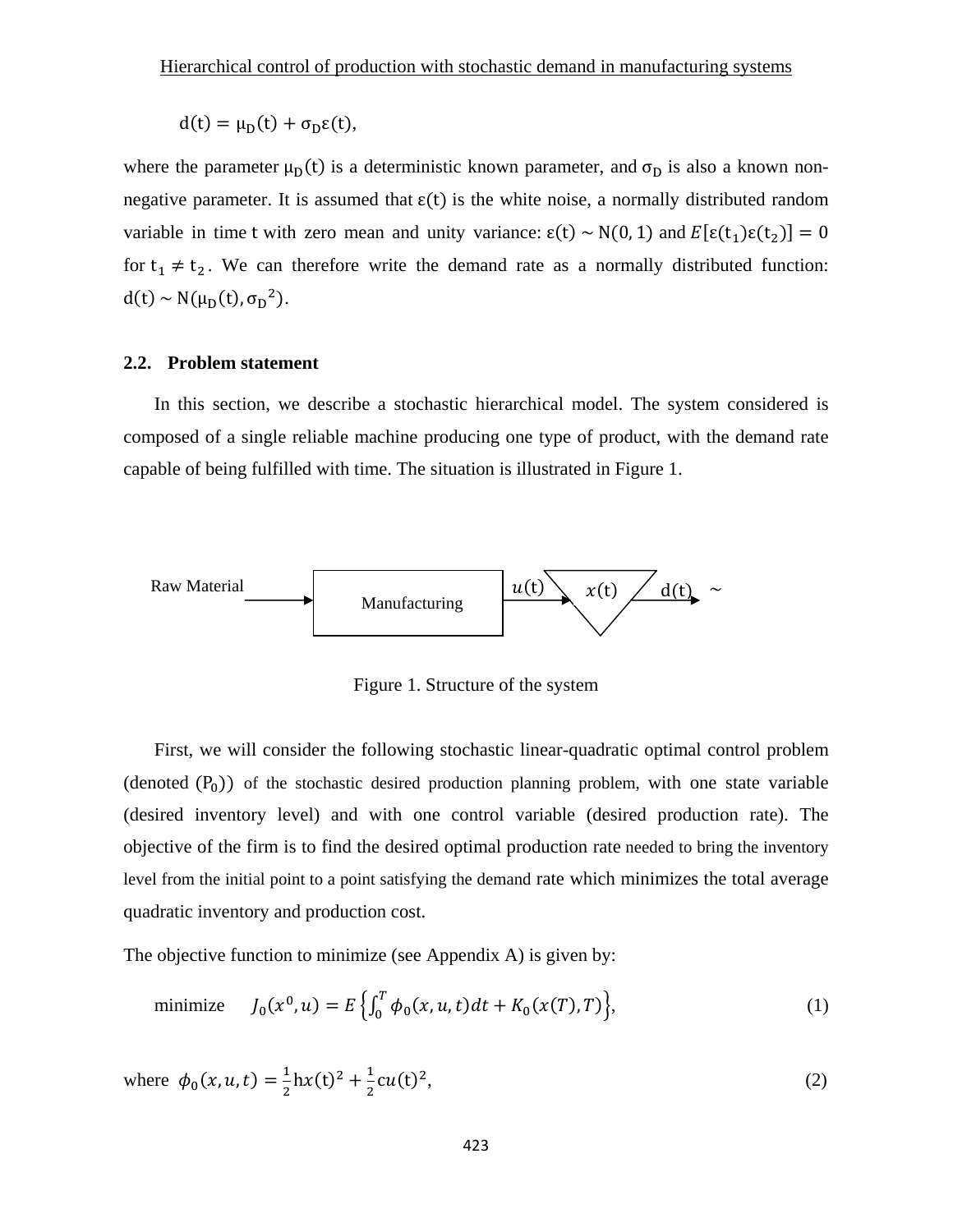subject to:

the stochastic state equation of the inventory level  $x(t)$ ,

$$
\dot{x} = f(x, u, w, t) = f(x, u, t) + g\dot{w},
$$
  
and initial condition  $x(0) = x^0$ , where  $t \in \mathbb{R}, u \in \mathbb{R}^m$  and  $x \in \mathbb{R}^n$  (3)

and the non-negativity constraint:

$$
u(t) \ge 0, \quad \text{for all } t \in [0, T]. \tag{4}
$$

Secondly, the initial stochastic production planning problem can be represented as a stochastic optimal control problem denoted  $(P)$  with one state variable (inventory level) and with one control variable (production rate), which is to find the optimal production rate satisfying the demand rate over the planning horizon and minimizing the sum of the inventory and production costs. This objective function can be interpreted as meaning that penalty costs are incurred when the inventory level and the production rate deviate from their desired goals (Holt et al., 1960). The function was recently generalized by Dobos (2003).

The objective function for the minimization (see Appendix A) is given by:

minimize 
$$
J(x_0, u) = E\left\{\int_0^T \phi(x, u, t)dt + K(x(T), T)\right\},
$$
 (5)

where 
$$
\phi(x, u, t) = \frac{1}{2} c_h [x(t) - \bar{x}(t)]^2 + \frac{1}{2} c_m [u(t) - \bar{u}(t)]^2
$$
, (6)

subject to:

the stochastic state equation of the inventory level  $x(t)$ :

$$
\dot{x} = f(x, u, w, t) = f(x, u, t) + g\dot{w},
$$
\n(7)

and initial condition  $x(0) = x_0$ , where  $t \in \mathbb{R}, u \in \mathbb{R}^m$  and  $x \in \mathbb{R}^n$ . and the non-negativity constraint:

$$
u(t) \ge 0, \quad \text{for all } t \in [0, T]. \tag{8}
$$

The optimal control to find on  $[0, T]$  is  $u^*$  to minimize the criterion *J*:

$$
u^* = \min_{u[0,T]} J(x_0, u). \tag{9}
$$

In the next section, we will use the above assumptions and Pontryagin's maximum principle to describe our approach to solving the optimal control problems.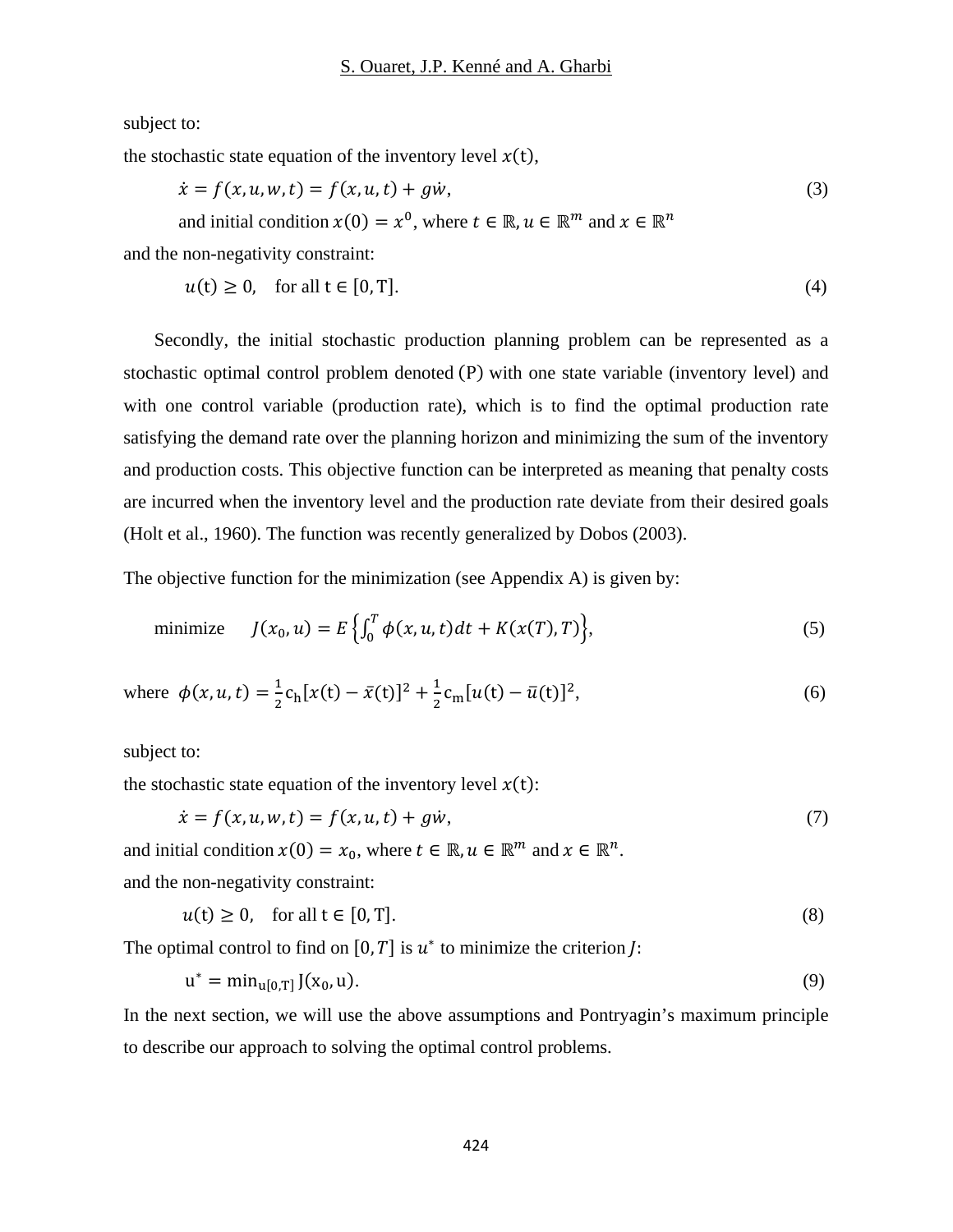### **3. Solution of the optimal control problems**

 The hierarchical structure of the proposed control approach is illustrated in Figure 2. Both control problems can be solved by applying the stochastic optimal control principle based on Pontryagin's maximum principle using the Euler-Maruyama scheme.



Figure 2. Hierarchical control approach

### **3.1. Solution of the optimal control problem**  $(P_0)$

To find the solution of the stochastic linear-quadratic optimal control problem defined by (1) and (3), we will assume that  $V(x, t)$ , known as the value function related to the objective function (1) from  $t$  to  $T$ , is given by:

$$
V(x,t) = \min_{u} E\left\{ \int_{t}^{T} \phi_{0}(x, u, t) dt + K_{0}(x(T), T) \right\}.
$$
 (10)

Let  $t \in [0, T]$ . The optimality principle of Bellman holds that the optimal trajectory over the interval  $[0, T]$  contains the optimal trajectory over the interval  $[t, T]$  with initial condition  $x_1 = x(t)$ . In other words:

$$
V(x,t) = \min_{u} E\{\phi_0(x,u,t)dt + V(x+dx,t+dt)\}.
$$
 (11)

Applying the Taylor expansion: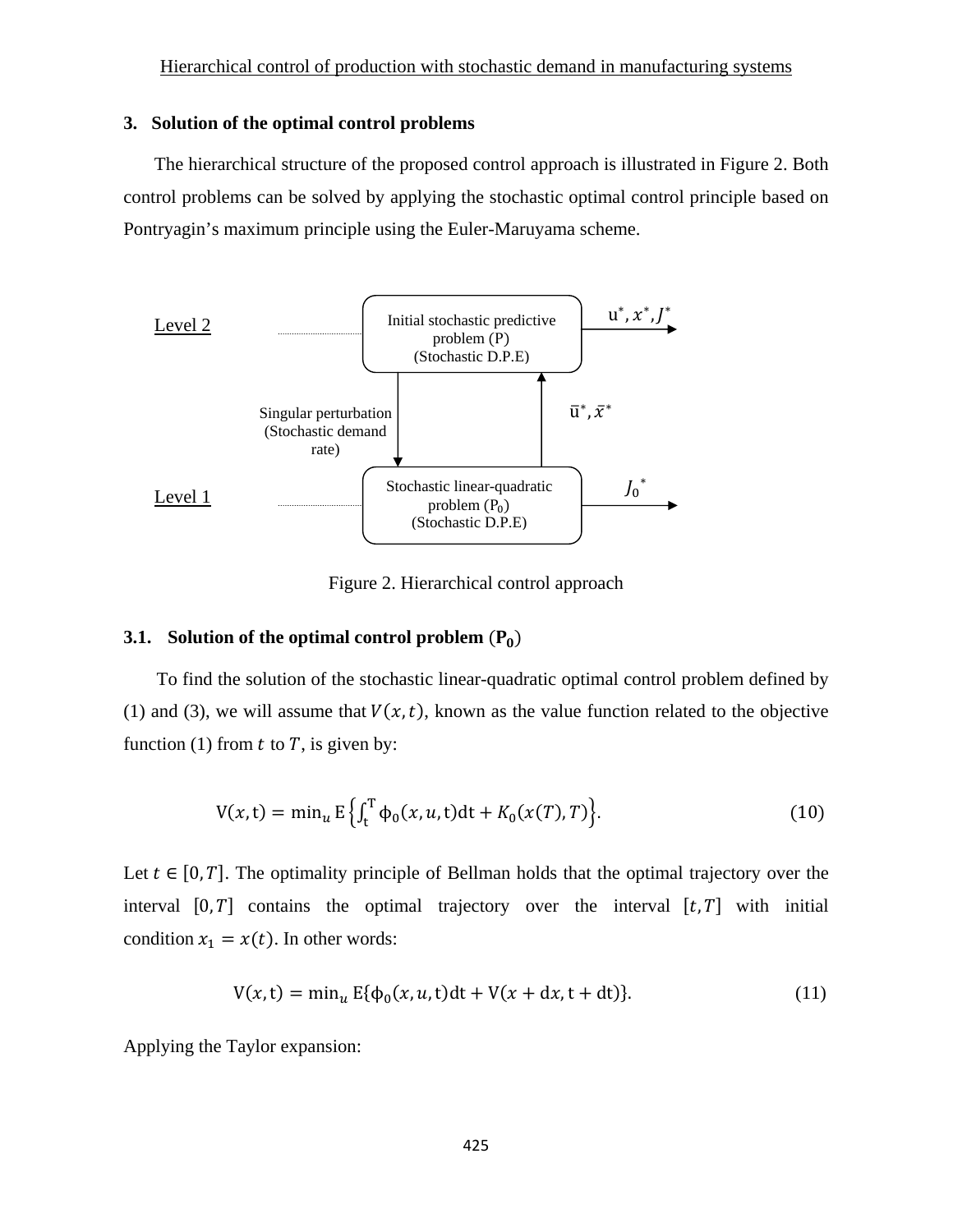$$
V(x+dx, t+dt) = V(x,t) + V_t dt + V_x dx + \frac{1}{2} V_{tt}(dt)^2 + \frac{1}{2} V_{xx}(dx)^2 + V_{xt} dx dt + ... ,
$$
 (12)

after simplification, we neglect the higher-order terms (Davis, 1977) such as  $(dt)^2$ , dwdt and replacing  $(dw)^2$  with  $(dt)$ , we obtain the Itô formula

$$
dV(x,t) = (V_t + V_x f + \frac{1}{2} g^2 V_{xx}) dt + V_x g dw,
$$
\n(13)

and:

$$
V(x,t) = \min_{u} E\{\phi_0 dt + V(x,t) + V_t dt + V_x f dt + \frac{1}{2} g^2 V_{xx} dt + V_x g dw + 0(dt)\}.
$$
 (14)

Given that the variables  $dw$  and  $x$  are independent, we can write:

$$
EV_x g dw = EV_x g E dw = 0,
$$
\n(15)

Hence, we can have the Hamiltonian-Jacobi-Bellman equation satisfied by the value function

$$
0 = \min_{u} \left\{ \phi_0 + \frac{\partial V}{\partial t} + \frac{\partial V}{\partial x} f + \frac{1}{2} g^2 \frac{\partial^2 V}{\partial x^2} \right\},\tag{16}
$$

with boundary condition:  $V(x, T) = K_0(x(T), T)$ . (17)

To solve the nonlinear partial differential equation, we can approximate the value function by a quadratic polynomial and find the optimal coefficient of this polynomial. The proposed method is based on Pontryagin's maximum principle and the derivatives of the value function are obtained by the following adjoint equations for the stochastic optimal control problem:

$$
p(t) = \frac{\partial V(x,t)}{\partial x} = V_x(x,t) \; ; \quad p_x(t) = \frac{\partial p(t)}{\partial x} = V_{xx}(x,t) \tag{18}
$$

The stochastic version of the optimality conditions can be obtained using the Hamiltonian function:

$$
-V_{t} = \min_{u} \{ \phi_{0}(x, u, t) + V_{x}f + \frac{1}{2}g^{2}V_{xx} \}
$$
  
=  $\min_{u} H(x, u, p, p_{x}, t).$  (19)

We note that the Hamiltonian function in the deterministic version is:

$$
H(x, u, p, t) = \phi_0(x, u, t) + V_x f,
$$
\n(20)

and in the stochastic version is:

$$
H(x, u, p, p_x, t) = H(x, u, p, t) + \frac{1}{2}g^2 V_{xx},
$$
\n(21)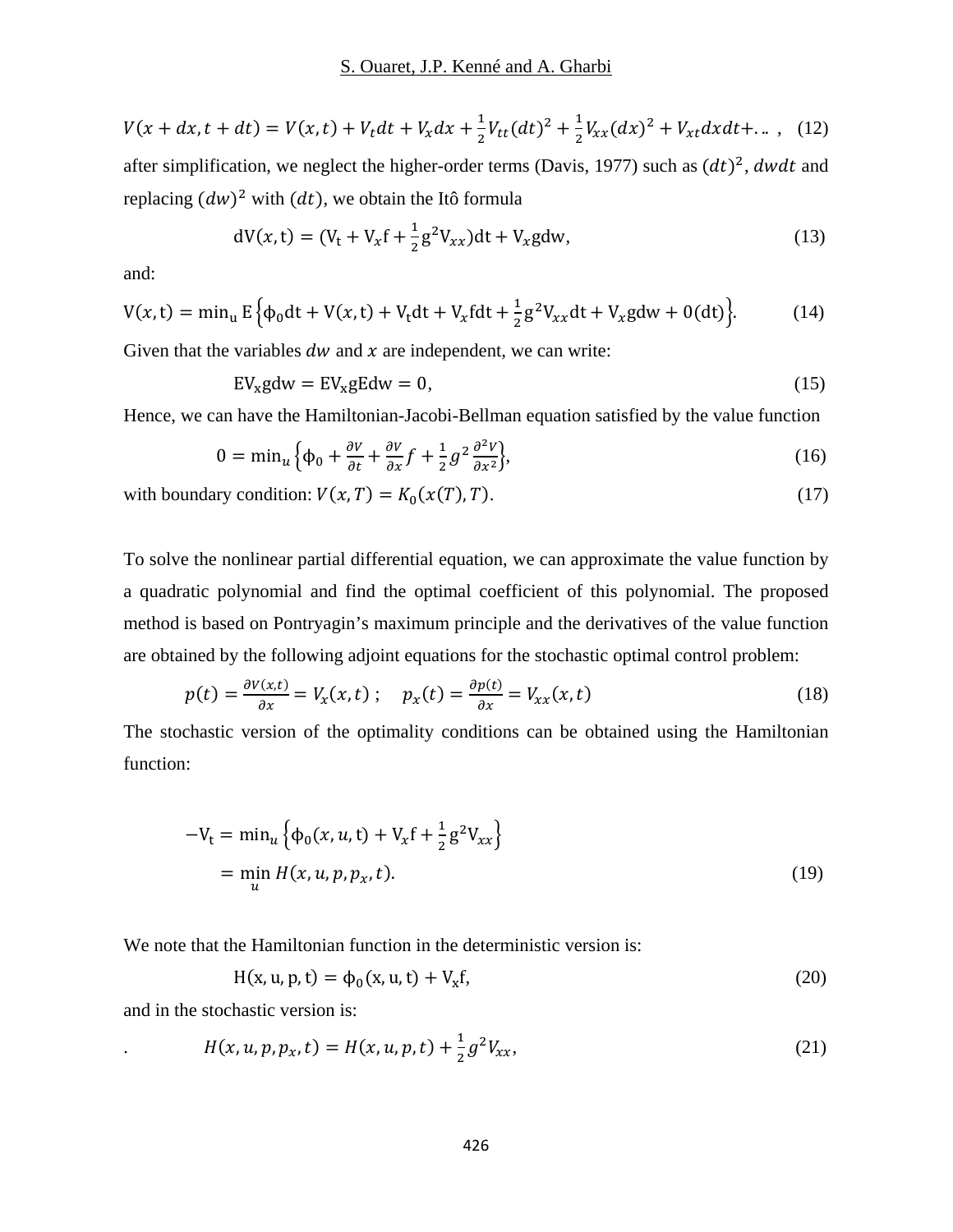with  $H: [0, T] \times \mathbb{R}^n \times u \times \mathbb{R}^n \times \mathbb{R}^{n \times n}$ 

$$
H(x, u, p, p_x, t) = H(x, u, p, t) + \frac{1}{2} tr\{p_x g g^T\}
$$
  
=  $\phi_0(x, u, t) + f^T(x, u, t)p + \frac{1}{2} tr\{p_x g(x, u, t) g^T(x, u, t)\}.$  (22)

Assuming that we have an optimal control  $u^*(x, p, p_x, t)$  which solves the stochastic optimal control problem:

$$
H^*(x, p, p_x, t) = H(x, u^*(x, p, p_x, t), p, p_x, t)
$$
  
=  $\phi_0(x, p, p_x, t) + f^T(x, p, p_x, t)p$  (23)

$$
+\frac{1}{2}tr\{p_x g(x, p, p_x, t)g^T(x, p, p_x, t)\}\tag{24}
$$

$$
=-V_t,\tag{25}
$$

we can write the stochastic differential equation for the state

$$
dx = f(x, u^*, t)dt + g(x, u^*, t)dw
$$
  
= H<sub>p</sub><sup>\*</sup>(x, p, p<sub>x</sub>, t)dt + g(x, p, p<sub>x</sub>, t)dw, (26)

and for the adjoint, we use Itô's lemma (Cohn, 1980) to determine the process followed by  $p(t)$ 

from (18)

$$
dp = V_{xt}dt + V_{xx}dx + \frac{1}{2}V_{xxx}(dx)^{2}
$$
 (27)

$$
= \left[ V_{xt} + V_{xx}f + \frac{1}{2}tr\{V_{xxx}gg^T\} \right] dt + V_{xx}g dw.
$$
 (28)

To obtain  $V_{xt}$  we use the partial derivative of  $V_t$  with respect to x

$$
-V_{xt}(x,t) = H_x^* + H_p^* \frac{\partial p}{\partial x} + H_{p_x}^* \frac{\partial p_x}{\partial x}
$$
  
=  $H_x^* + V_{xx}f + \frac{1}{2}tr\{V_{xxx}gg^T\}.$  (29)

Substituting (29) into (28), we get

 $dp = -H_x^*dt + V_{xx}gdw$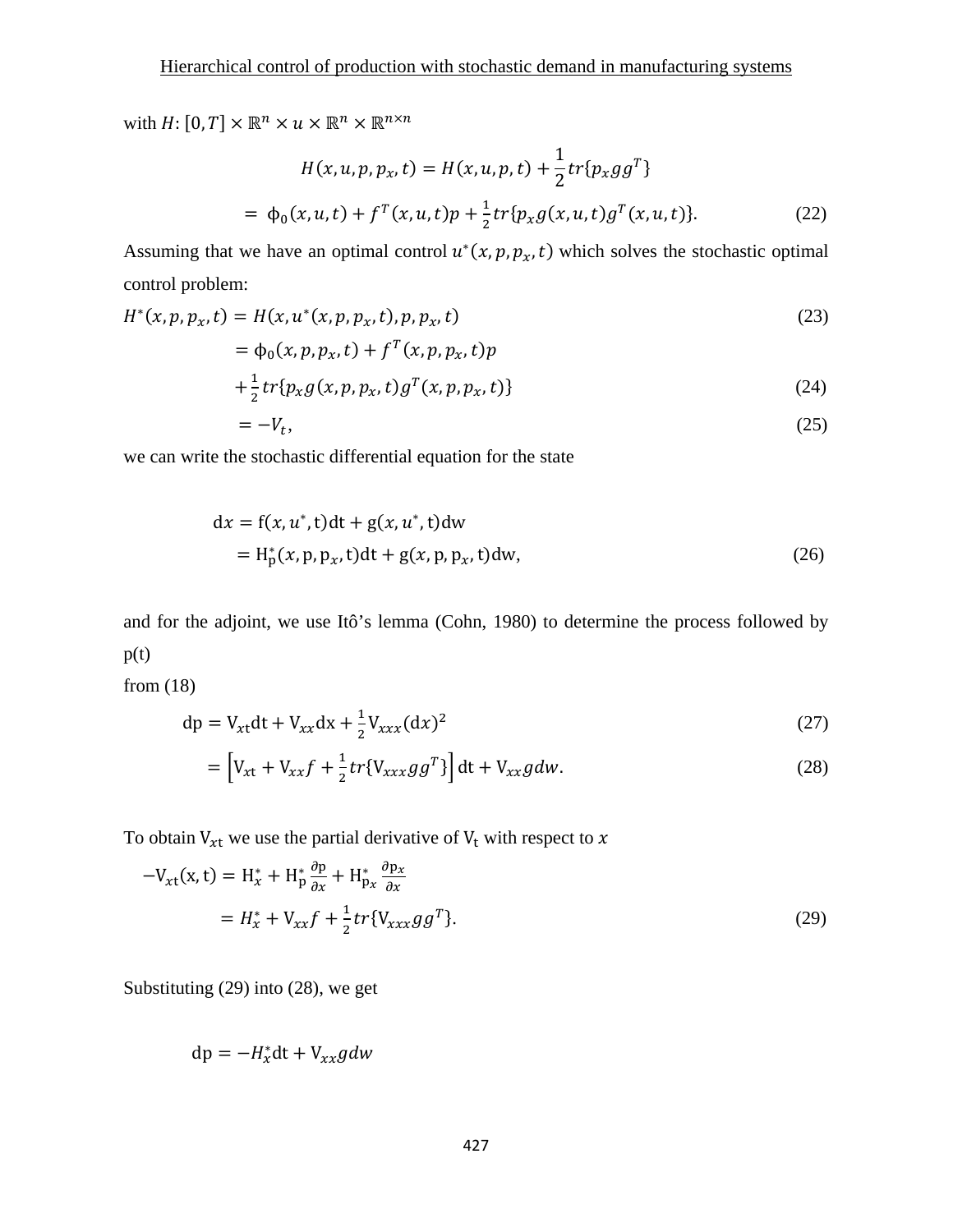$$
=-H_x^*dt + p_x gdw. \tag{30}
$$

Now, we can give the necessary conditions of optimality for stochastic control in the case of minimization:

$$
H(x, u, p, p_x, t) = \phi_0(x, u, t) + f^T(x, u, t)p + \frac{1}{2}tr\{p_x g(x, u, t)g^T(x, u, t)\}
$$
  

$$
\begin{cases} dx^* = H_p^* dt + g dw \\ dp^* = -H_x^* dt + p_x g dw \\ x^*(0) = x^0 \\ p^*(T) = K_x(x(T), T) \\ H(x^*(t), u^*(t), p^*(t), p_x^*(t), t) \le H(x^*(t), u(t), p^*(t), p_x^*(t), t). \end{cases}
$$
(31)

Thus the optimal inventory level and adjoint are obtained from  $dx^*$  and  $dp^*$  and the optimal production rate is obtained by minimizing the Hamiltonian function.

The Hamiltonian function:

$$
H(x, u, p, p_x, t) = \frac{1}{2} c u^2(t) + \frac{1}{2} h x^2(t) + (u(t) - \mu_D(t)) p(t) + \frac{1}{2} p_x \sigma_D^2
$$

and the two-point boundary value problem of  $(P_0)$ :

$$
(\text{TPBVP}_0) \begin{cases} dx^* = (u(t) - \mu_D(t))dt - \sigma_D dw \\ dp^* = -hx(t)dt - p_x(t)\sigma_D dw \\ u^*(x, t) = \frac{\partial H}{\partial u(t)} = \frac{-p(t)}{c} \\ x^*(0) = x^0; \ x^*(T) = free \\ p^*(T) = 0. \end{cases} \tag{32}
$$

The stochastic differential equations are solved numerically using the Euler-Maruyama scheme (see Appendix A) of the problem  $(P_0)$  obtained by applying Pontryagin's maximum principle, after which the optimal inventory trajectory and the optimal adjoint trajectory are given by the following forms, respectively:

$$
Y_{n+1}^{(1)} = Y_n^{(1)} + \left(\frac{-z_n^{(1)}}{c} - \mu_{Dn}\right)dt + (-\sigma_D)\sqrt{dt}\varepsilon_n,
$$
\n(33)

$$
Z_{n+1}^{(1)} = Z_n^{(1)} - hY_n^{(1)} \left( dt + \frac{(-\sigma_D)\sqrt{dt} \varepsilon_n}{\left(\frac{-Z_n^{(1)}}{c} + \mu_{Dn}\right)} \right) / dt. \tag{34}
$$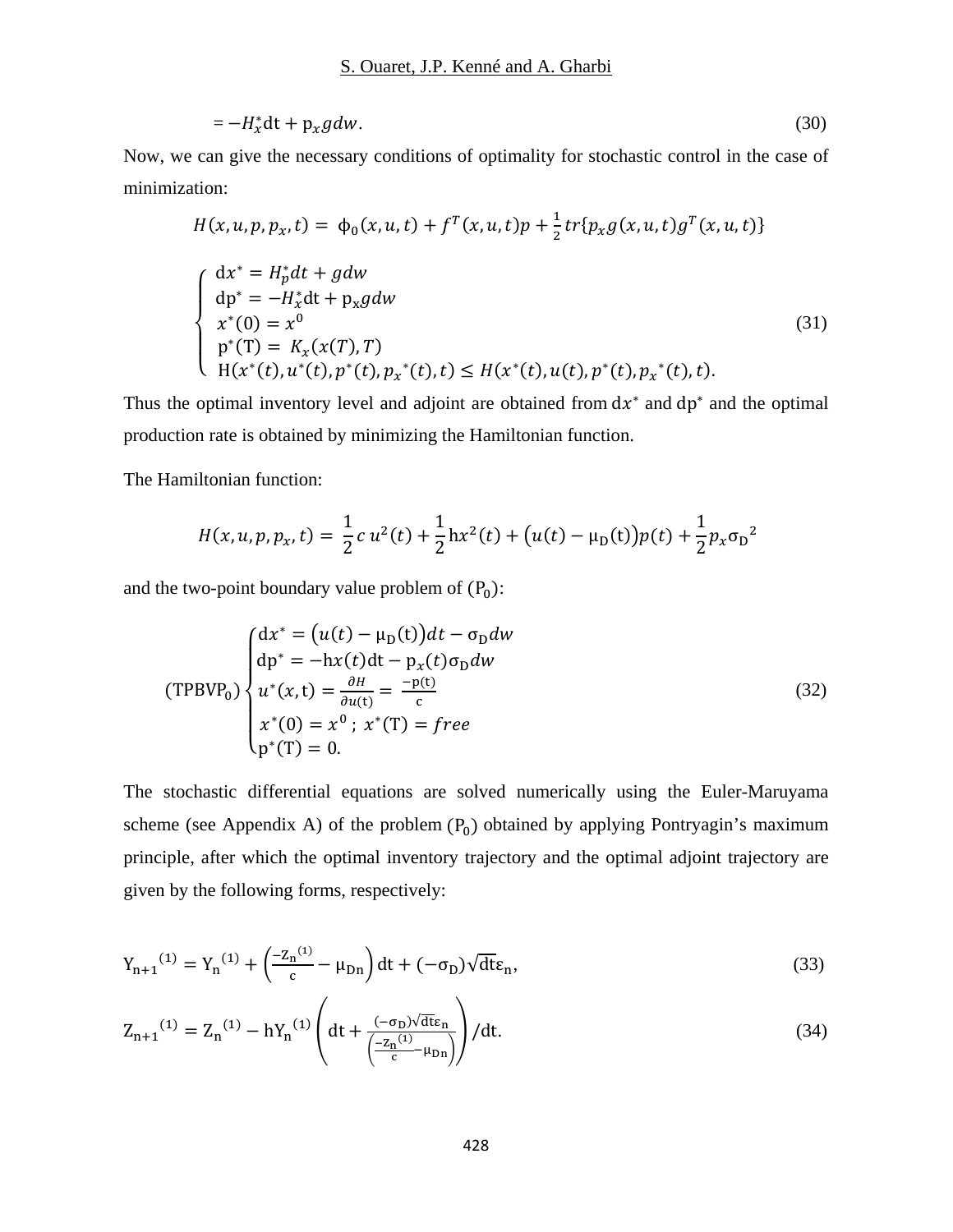#### Hierarchical control of production with stochastic demand in manufacturing systems

The initial value of the adjoint is given using the simple shooting method (Stoer and Bulirsch, 1993).

$$
Z_0^{(1)} = \left(\frac{-Y_0^{(1)}}{dt} + \mu_{D0}\right)c,\tag{35}
$$

The optimal desired production rate is given by the optimization of the Hamiltonian function (Seierstad and Sydsaeter, 1987), and from (4) and (32), we get:

$$
u^*(x,t) = \max\Big[0, -\frac{p(t)}{c}\Big].
$$
\n(36)

To specify the optimal control for the stochastic linear-quadratic problem, we used the sat function (Sethi and Thompson, 2000):

$$
u^*(x,t) = sat \Big[ 0, U_{\text{max}}; -\frac{P(t)}{c} \Big],
$$
\n(37)

$$
= \begin{cases} 0 & \text{if } -\frac{p(t)}{c} < 0\\ -\frac{p(t)}{c} & \text{if } 0 \le -\frac{p(t)}{c} \le U_{\text{max}}\\ U_{\text{max}} & \text{if } -\frac{p(t)}{c} > U_{\text{max}}. \end{cases}
$$
(38)

We then obtained the optimal desired inventory level  $\bar{x}^*$  and the optimal desired production rate  $\bar{u}^*$  by taking the average of the optimal inventory levels and the optimal production rates, respectively.

#### 3.2. Solution of the optimal control problem (P)

To find the solution of the stochastic predictive control problem defined by (5) and (7), we take the same equations used in the first solution of the problem $(P_0)$ .

Thus the optimal inventory level and adjoint are obtained from  $dx^*$  and  $dp^*$  and the optimal production rate is obtained by minimizing the Hamiltonian function. Such a function is given by: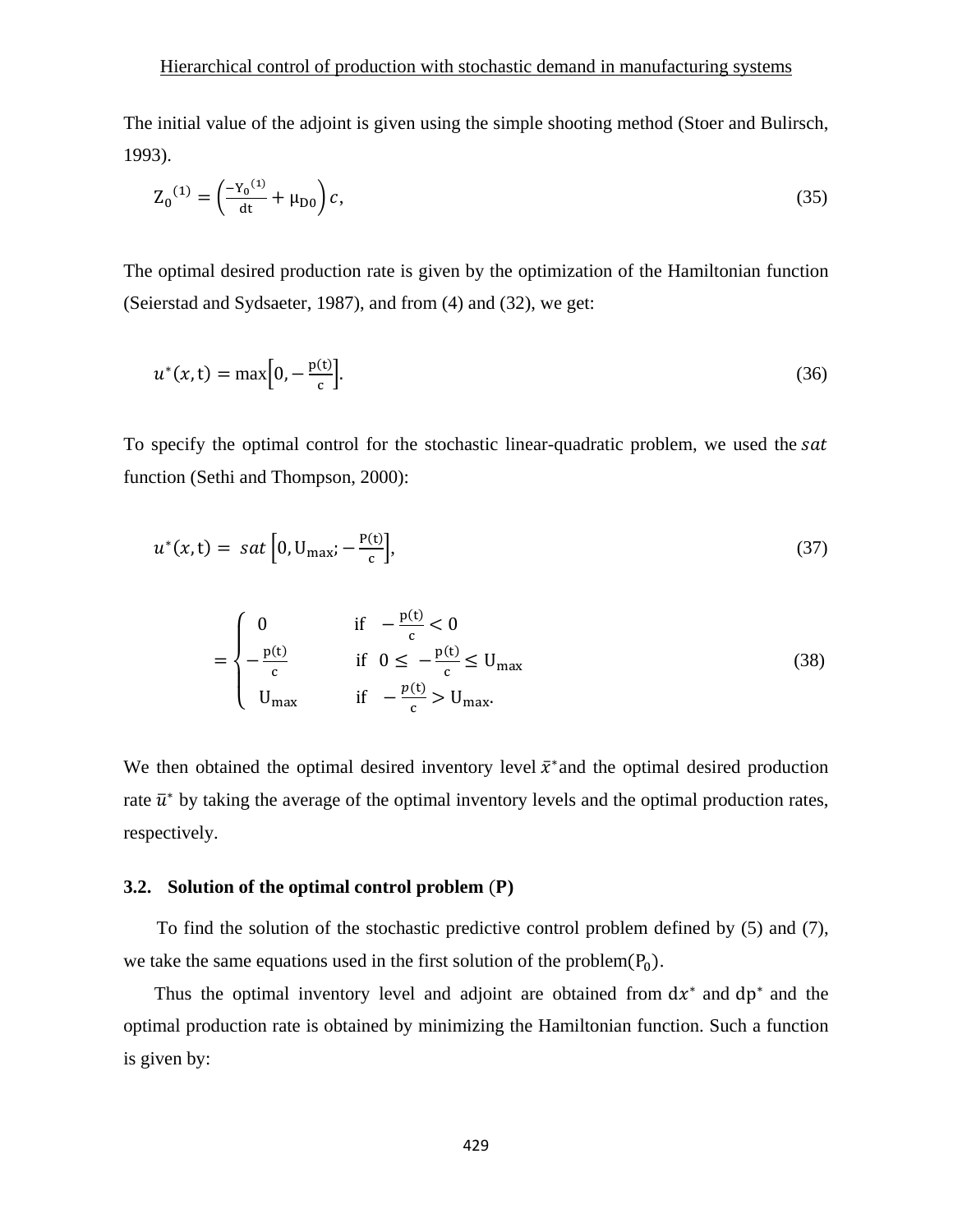$$
H(x, u, p, p_x, t)
$$
  
=  $\frac{1}{2}c_h(x(t) - \bar{x}(t))^2 + \frac{1}{2}c_m(u(t) - \bar{u}(t))^2 + (u(t) - \mu_D(t))p(t) + \frac{1}{2}p_x\sigma_D^2$ 

and the two-point boundary value problem of  $(P)$ :

$$
(TPBVP)\begin{cases} dx^* = (u(t) - \mu_D(t))dt - \sigma_D dw \\ dp^* = -c_h(x(t) - \bar{x}(t))dt - p_x(t)\sigma_D dw \\ u^*(x, t) = \frac{\partial H}{\partial u(t)} = -\frac{p(t)}{c_m} + \bar{u}(t) \\ x^*(0) = x_0; \ x^*(T) = free \\ p^*(T) = 0. \end{cases}
$$
(39)

The stochastic differential equations of the problem  $(P)$  are solved numerically using the Euler-Maruyama scheme (see Appendix A) to find the optimal inventory trajectory and the optimal adjoint trajectory given by the following forms, respectively:

$$
Y_{n+1}^{(2)} = Y_n^{(2)} + \left(\frac{-z_n^{(2)}}{c_m} + \bar{u}_n - \mu_{Dn}\right) dt + (-\sigma_D) \sqrt{dt} \varepsilon_n,
$$
\n
$$
Z_{n+1}^{(2)} = -Z_n^{(2)} + c_h (Y_n^{(2)} - \bar{x}_n) \left(dt + \frac{(-\sigma_D) \sqrt{dt} \varepsilon_n}{\left(\frac{-z_n^{(2)}}{c_m} + \bar{u}(t) - \mu_{Dn}\right)}\right) / dt.
$$
\n(41)

The initial value of the adjoint is given using the simple shooting method (Stoer and Bulirsch, 1993).

$$
Z_0^{(2)} = \left(\frac{-Y_0^{(2)}}{dt} - \bar{u}_0 + \mu_{D0}\right)c_m,
$$
\n(42)

The optimal production rate is given by:

$$
u^*(x,t) = \max\Big[0, -\frac{p(t)}{c_m} + \bar{u}(t)\Big].
$$
\n(43)

To specify the optimal control for the stochastic predictive problem, we also used the sat function (Sethi and Thompson, 2000), to obtain:

$$
u^*(x,t) = sat \left[0, U_{\text{max}}; -\frac{p(t)}{c_m} + \bar{u}(t)\right],
$$
\n(44)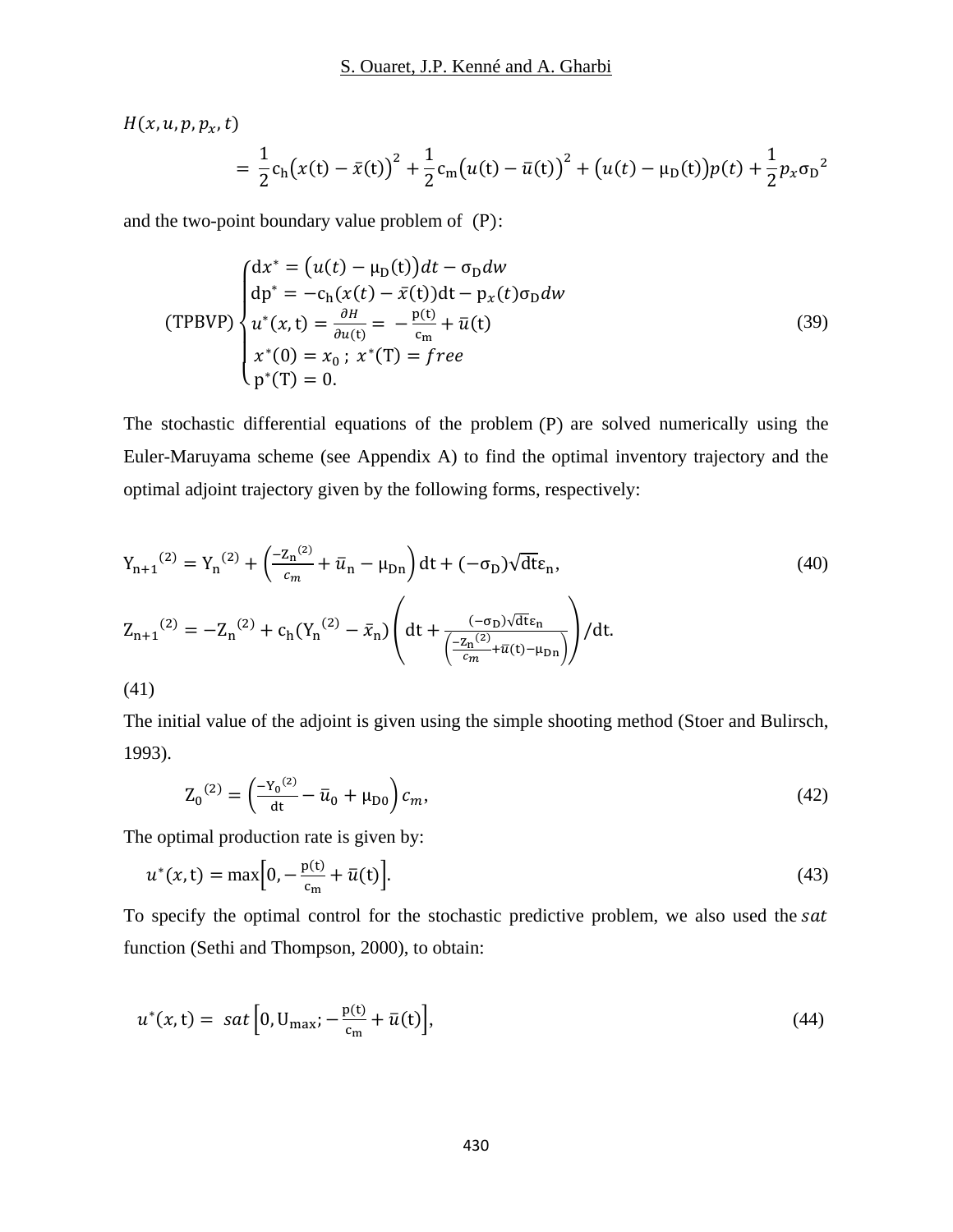$$
= \begin{cases} 0 & \text{if } -\frac{p(t)}{c_m} + \bar{u}(t) < 0 \\ -\frac{p(t)}{c_m} + \bar{u}(t) & \text{if } 0 \le -\frac{p(t)}{c_m} + \bar{u}(t) \le U_{\text{max}} \\ U_{\text{max}} & \text{if } -\frac{p(t)}{c_m} + \bar{u}(t) > U_{\text{max}}. \end{cases}
$$
(45)

We will apply the proposed approach to solve a numerical example of the stochastic production planning problem.

## 4. Numerical example

In this section, we present a numerical example to illustrate the results obtained. It is assumed that the demand rate is a normally distributed function of time, defined as:  $d(t)$  =  $\mu_D(t) + \sigma_D N(0,1)$  and other parameters are presented in Table 1:

| Table 1: Data of numerical example |  |
|------------------------------------|--|
|------------------------------------|--|

| Parameter |    | $\mathbf{C}$ | $\mathbf{h}$ | $\overline{c}$<br>$\mathsf{m}$ | $c_h$                   | $\boldsymbol{v}^{\mathrm{U}}$<br>$\boldsymbol{\mathcal{N}}$ | $x_0$  | $\upsilon_{\text{max}}$ | $\mu_D$ | υp  |
|-----------|----|--------------|--------------|--------------------------------|-------------------------|-------------------------------------------------------------|--------|-------------------------|---------|-----|
| Value     | 20 | 20           | 80           | 12                             | $\overline{\mathbf{3}}$ | 0.8147                                                      | 0.8147 | 10.5                    | 10      | 4.5 |



Figure 3. Demand rate against time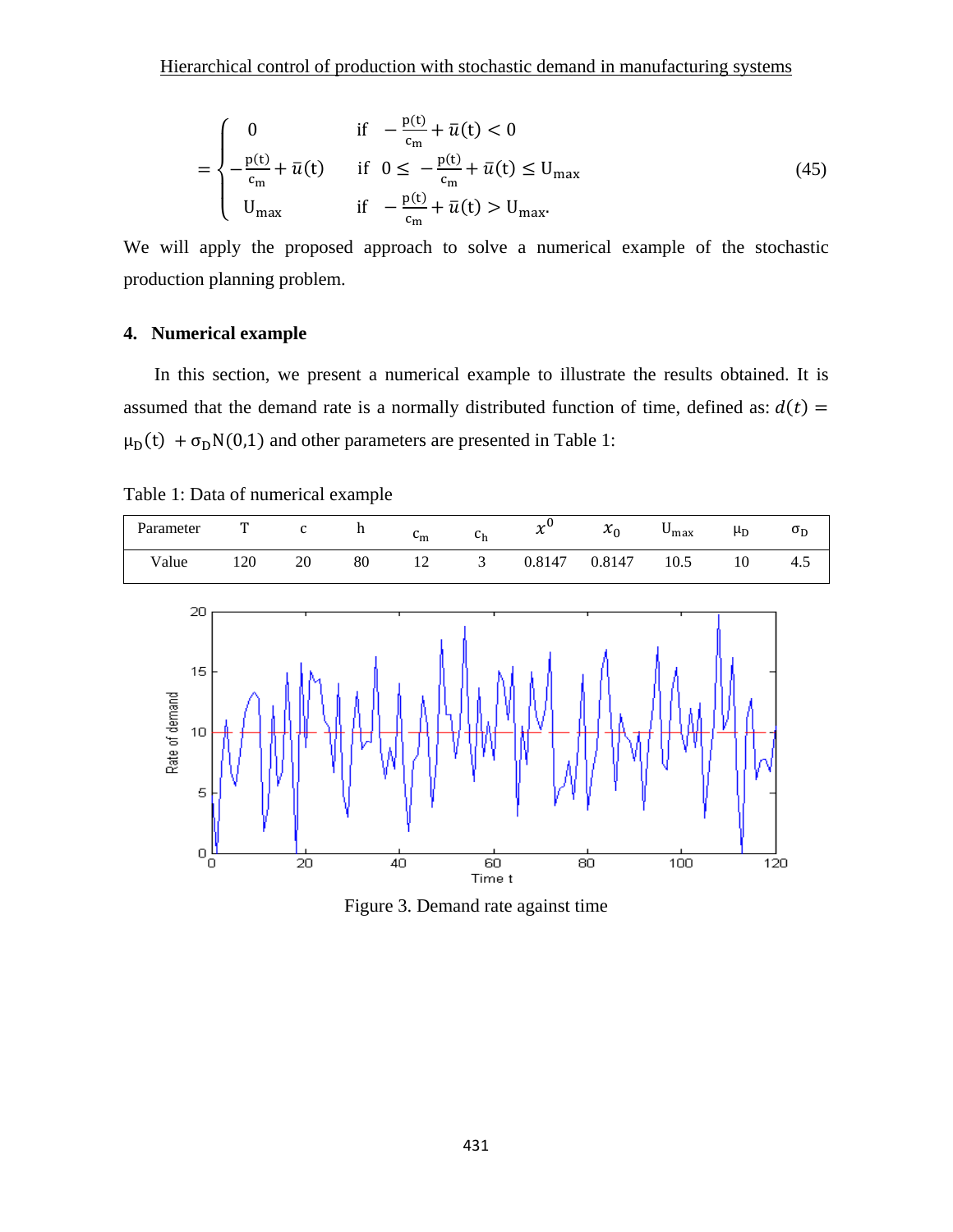

Figure 5. Optimal production rates against time

The simulation results are given in Figures 3, 4 and 5, and show that the optimal inventory level  $x^*$  increases with time to converge to its optimal desired inventory level  $\bar{x}^*$ . The optimal production rate  $u^*$  must satisfy the normally distributed demand rate until it reaches its optimal desired production rate  $\bar{u}^*$  at the end of the planning horizon period. For our numerical example, we obtained an optimal desired production rate with a value  $\bar{u}^* =$ 10.4 and an optimal desired inventory level with a value  $\bar{x}^* = 56.28$ , which represent the production rate and inventory threshold desired by the firm to respond to random demand with  $d(t) \sim N(10, 4.5)$ .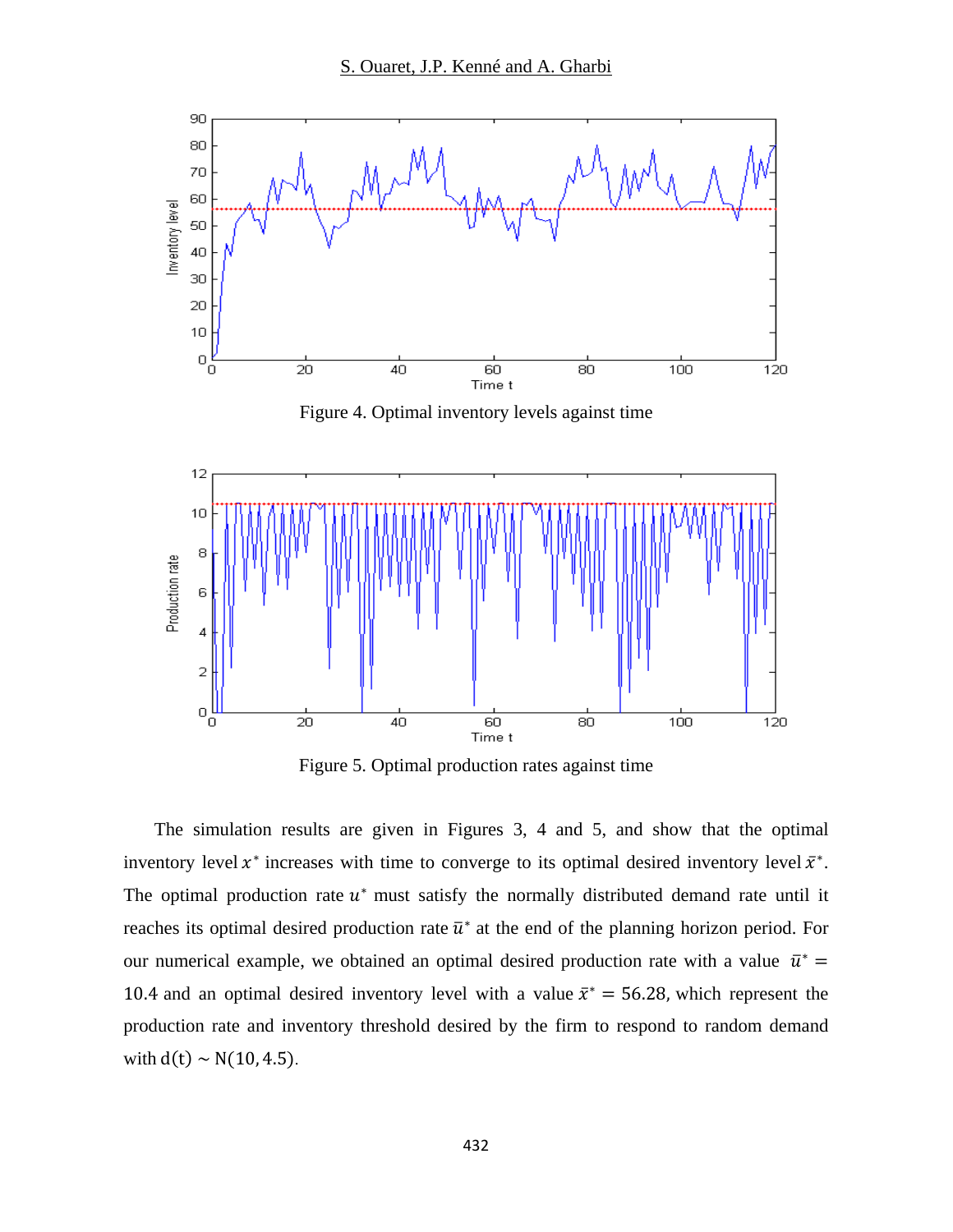The next section presents the validation of the proposed approach through a sensitivity analysis and illustration of its usefulness while examining how the results obtained vary with changes in some monetary and non-monetary parameters values.

#### **5. Sensitivity analysis**

From the figures and tables presented in this section, we notice two parameters that influence the results obtained. Firstly, we have the so-called monetary parameters that include c, h, c<sub>m</sub> and c<sub>h</sub> and the non-monetary parameter,  $\sigma_D$ . These parameters have an influence on the optimal desired inventory level  $\bar{x}^*$ , the optimal desired production rate  $\bar{u}^*$ , the optimal inventory level  $x^*$ , the optimal production rate  $u^*$ , the total average quadratic cost  $J_0^*$  and the total average deviation cost  $\overline{I}^*$  of inventory and production.

 In the interpretations that follow, the simulation results show that the optimal desired production rate remains constant at  $\bar{u}^* = 10.4$ . This allows regular production around the customer's demand using the finite products stock as a buffer to satisfy fluctuating demand.



Figure 6. Optimal inventory level against time for  $c = 5, 50$ .

|                           |  | $5 \t 10 \t 15 \t 20 \t 25 \t 30 \t 35$                   |  |  | 40 45 50 |      |
|---------------------------|--|-----------------------------------------------------------|--|--|----------|------|
| $\overline{x}^*$          |  | 50.5 53.1 55.2 56.3 56.9 57.3 57.6 57.9 58                |  |  |          | 58.2 |
|                           |  |                                                           |  |  |          |      |
| $\mathbf{c}$              |  | 55 60 65 70 75 80 85 90 95 100                            |  |  |          |      |
| $\overline{\mathbf{x}}^*$ |  | 58.3 58.4 58.48 58.55 58.61 58.66 58.71 58.75 58.79 58.82 |  |  |          |      |

Table 2: Effect of penalty factor c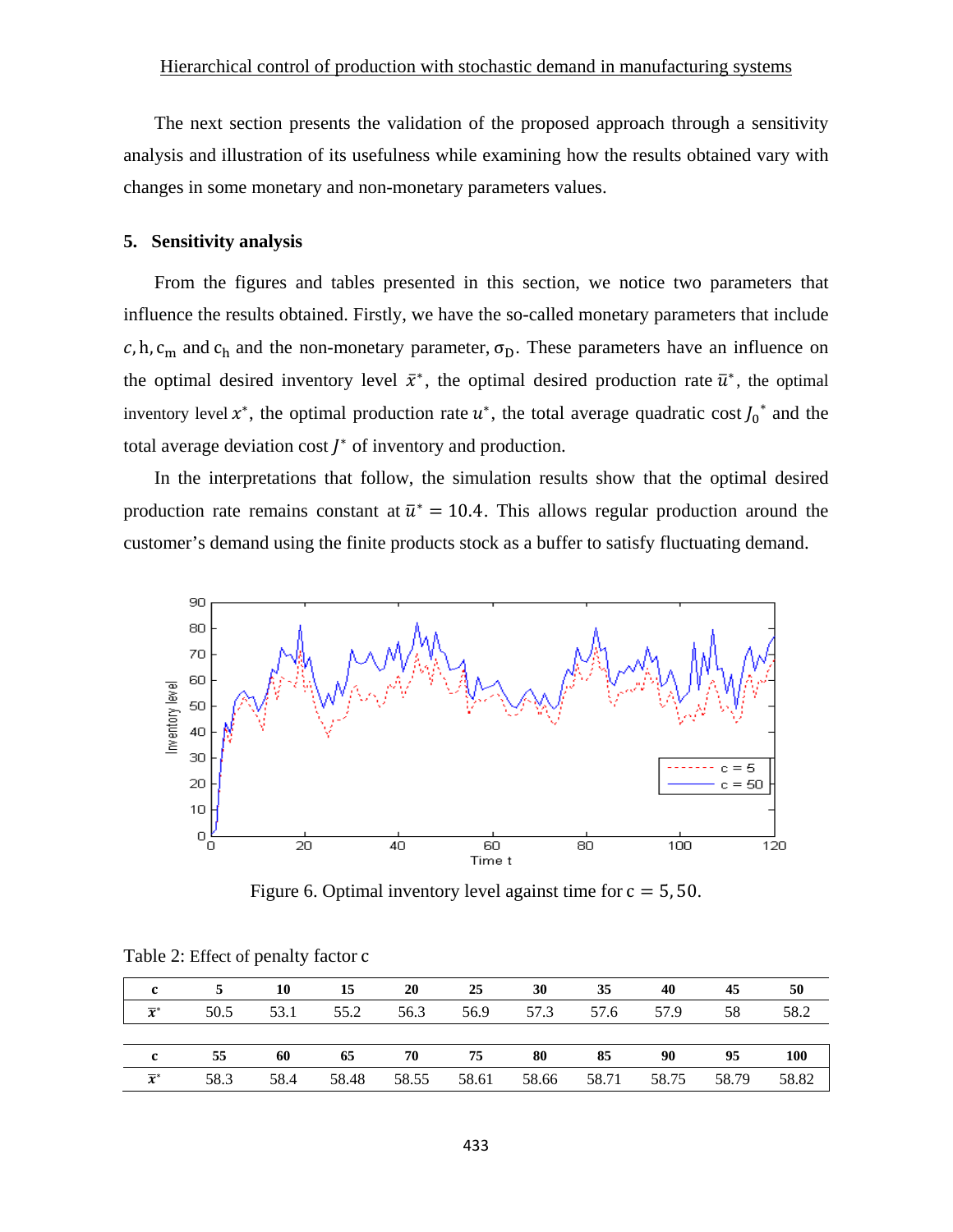

Figure 7. Total average cost against penalty factor of production

From Figures 6, 7 and Table 2, we note that when the penalty factor c increases, the optimal desired inventory level  $\bar{x}^*$  increases as well, as does the optimal inventory level  $x^*$ . This result is logical because the more we penalize the production, the faster we produce in order to respond to random demand, leading to a stock surplus. This causes an increase in the total average quadratic cost  $J_0^*$  and in the total average deviation cost  $J^*$ .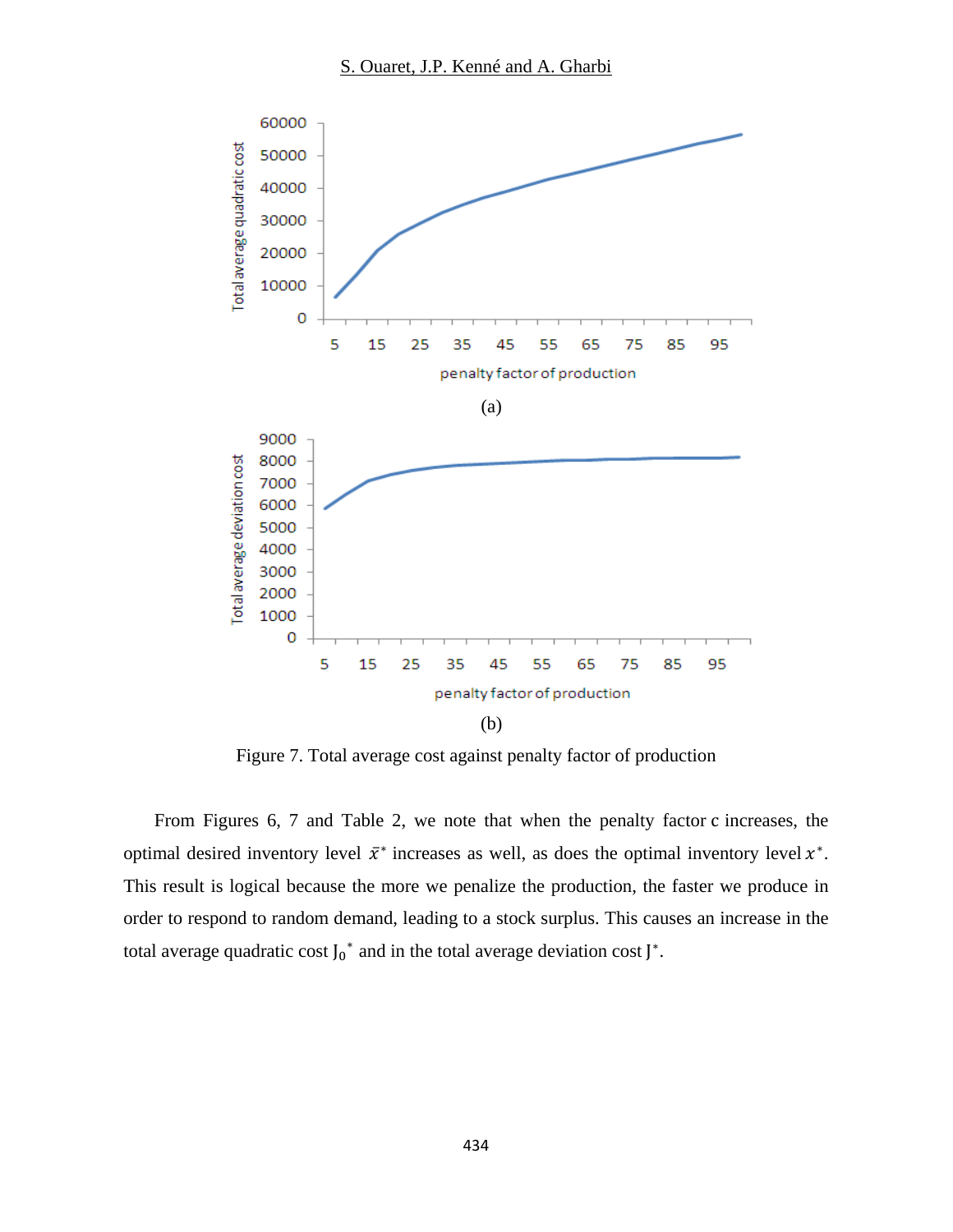

Figure 8. Optimal inventory level against time for  $h = 5,100$ 

| h                | 5      | 10     | 15     | 20     | 25     | 30     | 35     | 40     | 45     | 50         |
|------------------|--------|--------|--------|--------|--------|--------|--------|--------|--------|------------|
| $\overline{x}^*$ | 59.26  | 59.06  | 58.86  | 58.66  | 58.46  | 58.26  | 58.06  | 57.87  | 57.67  | 57.47      |
| $J_0^*$          | 7204.6 | 9138.1 | 10964  | 12684  | 14301  | 15817  | 17234  | 18556  | 19783  | 20917      |
| $I^*$            | 8323.4 | 8261.1 | 8199.1 | 8137.4 | 8076   | 8014.9 | 7954.1 | 7893.7 | 7833.5 | 7773.5     |
| h                | 55     | 60     | 65     | 70     | 75     | 80     | 85     | 90     | 95     | <b>100</b> |
| $\overline{x}^*$ | 57.27  | 57.07  | 56.87  | 56.67  | 56.48  | 56.28  | 56.08  | 55.88  | 55.68  | 55.48      |
| $J_0^*$          | 21962  | 22921  | 23793  | 24583  | 25292  | 25923  | 26479  | 26961  | 27371  | 27710      |
|                  | 7713.9 | 7654.7 | 7595.6 | 7536.9 | 7478.5 | 7420.5 | 7362.7 | 7305.4 | 7248.3 | 7191.3     |

Table 3: Effect of penalty factor h

From Figure 8 and Table 3, we notice that when the penalty factor h increases, the optimal desired inventory level  $\bar{x}^*$  decreases; the optimal inventory level  $x^*$  decreases as well because more the inventory is penalized, the slower we produce in order to satisfy random demand, which in turn causes a decrease in products stocks. The optimal inventory level  $x^*$ decreases accordingly. Regarding the total average quadratic cost  $J_0^*$ , it will increase, while the total average deviation cost  *decreases.*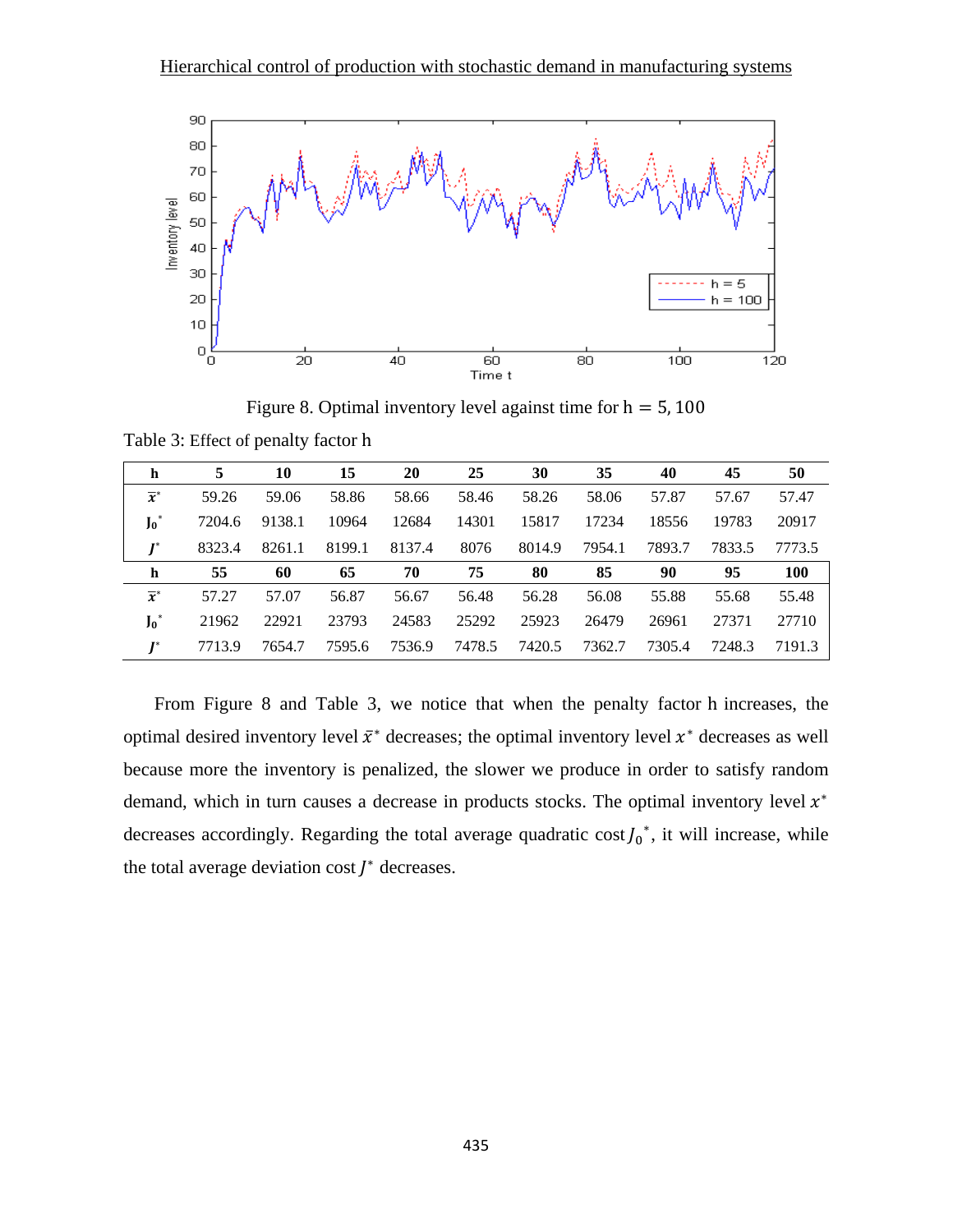

Figure 9. Optimal production rate against time for  $c_m = 10, 14, 18$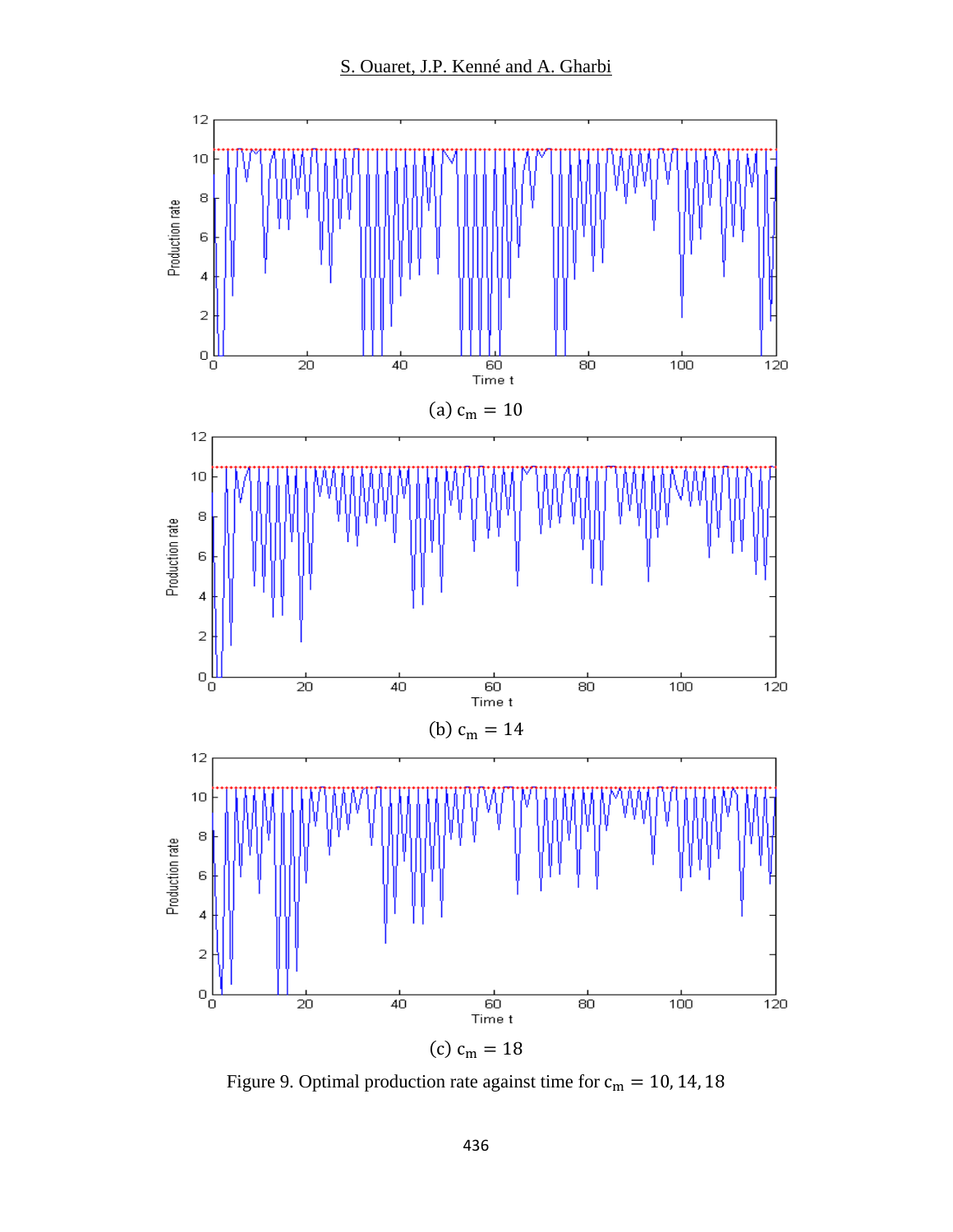

Figure 10. Optimal production rate against time for  $c_h = 1, 6, 9$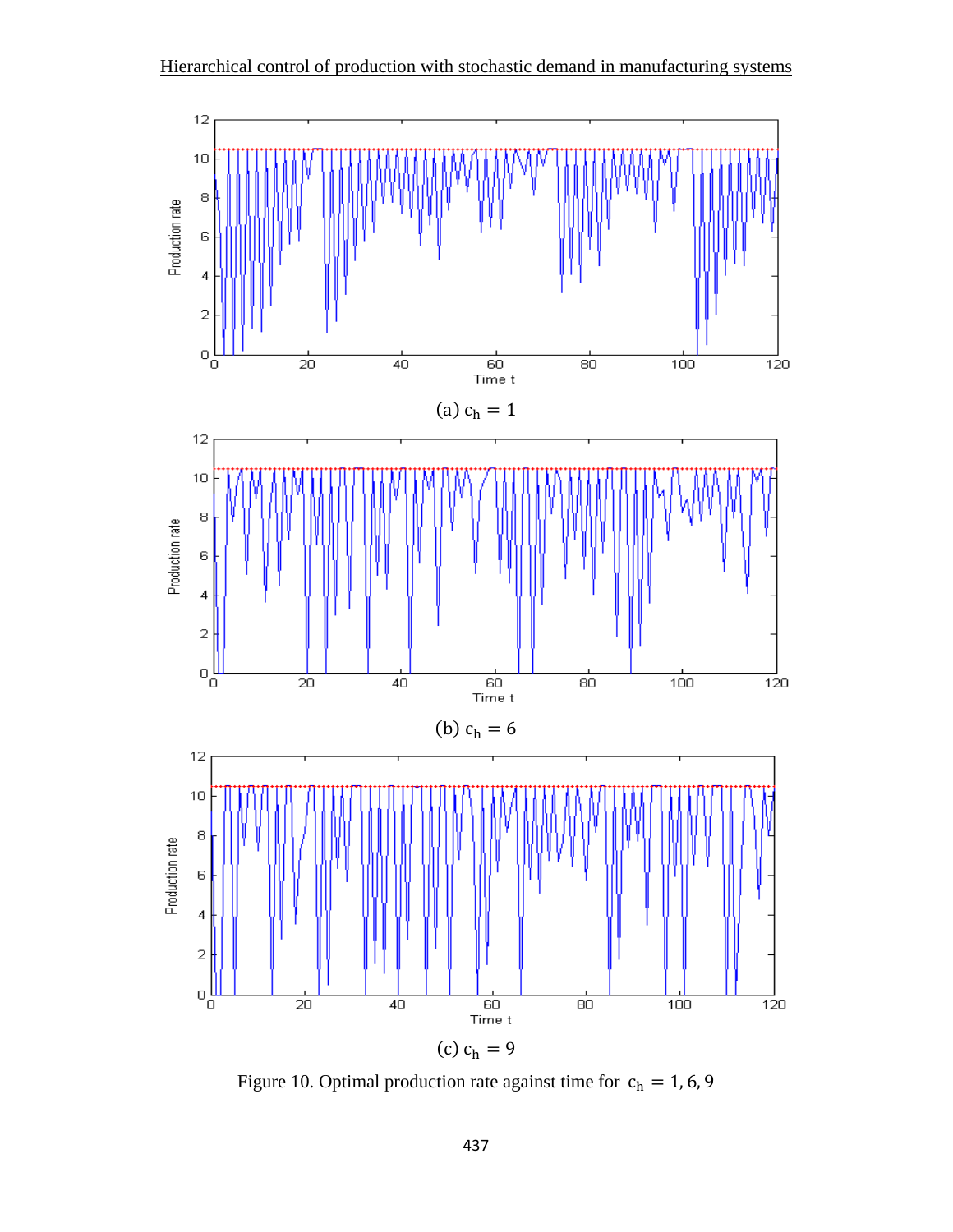

Figure 11. Optimal inventory level against time for  $c_m = 12, 18$ 

Table 4: Effect of deviation factor  $c_m$ 



Figure 12. Optimal inventory level against time for  $c_h = 1, 6$ 

Table 5: Effect of deviation factor  $c_h$ 

|    |      |        |        |        |       |       |       |                         |       | 10    |
|----|------|--------|--------|--------|-------|-------|-------|-------------------------|-------|-------|
| 宣密 | 2681 | 5264.2 | /420.5 | 9086.6 | 10813 | 12699 | 14866 | 7450<br>$\mathbf{\tau}$ | 21449 | 24825 |

From Figures 9, 10, 11, 12 and Tables 4 and 5, we can see that when the deviation factor of production  $c_m$  increases, it causes an increase in production (see Figures 9(a), 9(b),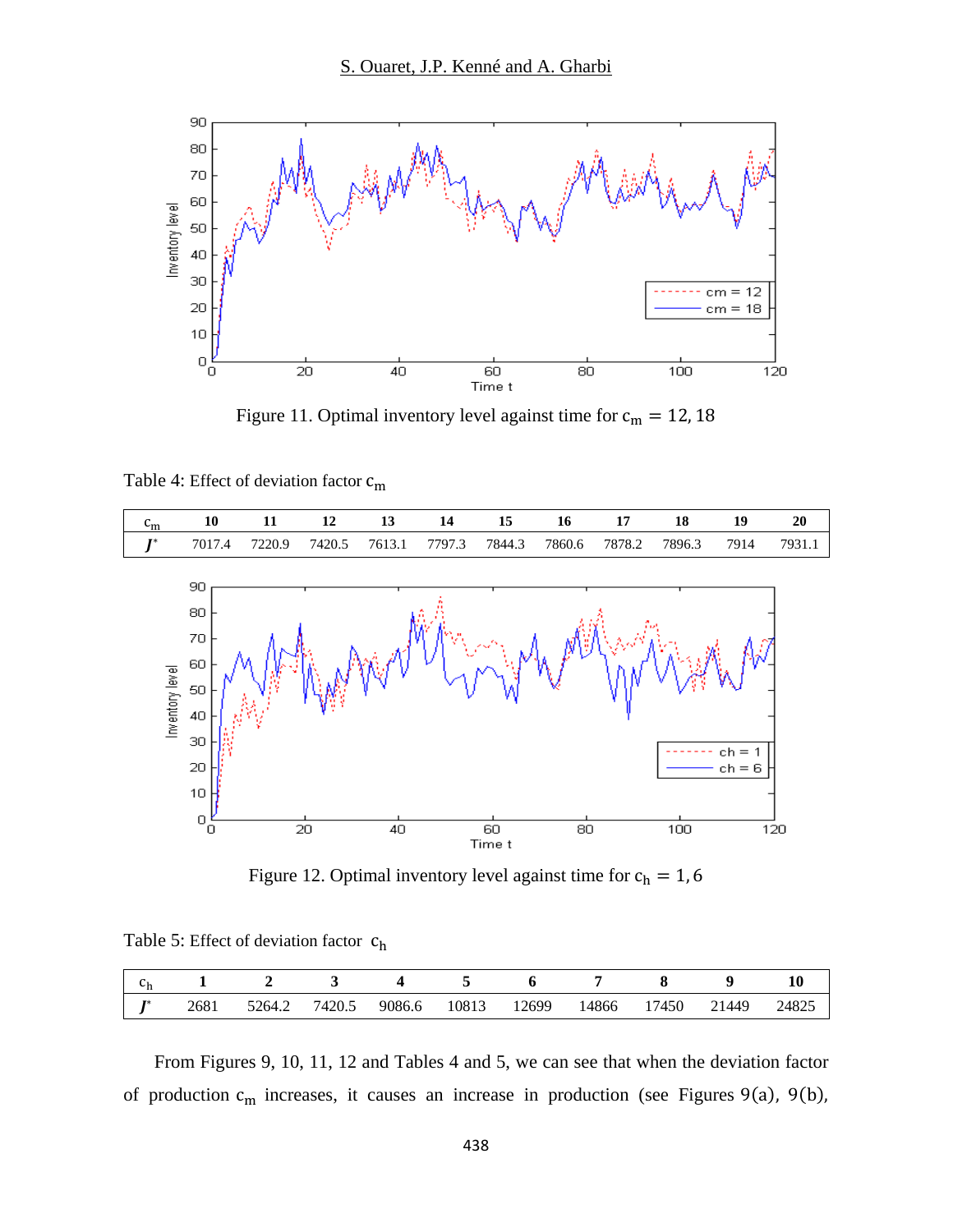$9(c)$ ). Because of faster production, we have more products in stock (see Figure 11). This leads to a high deviation between the optimal inventory level  $x^*$  and its goal. We also note that the more the deviation factor of the inventory  $c_h$  increases, the more the inventory level moves away from its goal because the more the inventory is penalized, the slower we produce as well (see Figures 10(a), 10(b), 10(c)), and stock fewer products (see Figure 12), and the total average deviation cost  *increases in both cases (see Tables 4, 5).* 

In the first level, there is no change, and the optimal desired inventory level remains constant at  $\bar{x}^* = 56.28$  because it is independent of  $c_m$  and  $c_h$ . Therefore, the total average quadratic cost remains constant at  $J_0^* = 25923$ .



Figure 13. Optimal inventory level against time for  $\sigma_{\rm D} = 4, 5.5$ 

| $\sigma_{\rm D}$              |  |  | 1 1.5 2 2.5 3 3.5 | $\overline{4}$ .                                                        | 4.5 5 5.5 |  |
|-------------------------------|--|--|-------------------|-------------------------------------------------------------------------|-----------|--|
| $\overline{\boldsymbol{x}}^*$ |  |  |                   | 31.61 35.13 38.59 42.29 45.70 49.21 52.75 56.28 59.8 63.32              |           |  |
|                               |  |  |                   | $J_0^*$ 4572.7 5107.3 6444.7 8771.3 11742 15605 20358 25923 32328 39570 |           |  |
|                               |  |  |                   |                                                                         |           |  |

Table 6: Effect of standard deviation  $\sigma_{\rm D}$ 

From Figure 13 and Table 6, when the standard deviation factor  $\sigma_{\rm D}$  increases, the optimal desired inventory level  $\bar{x}^*$  increases because the increase in the variability of the demand rate requires to have a higher level, the cumulative demand decreases. That is why the total average quadratic cost  $J_0^*$  and the total average deviation cost  $J^*$  increase.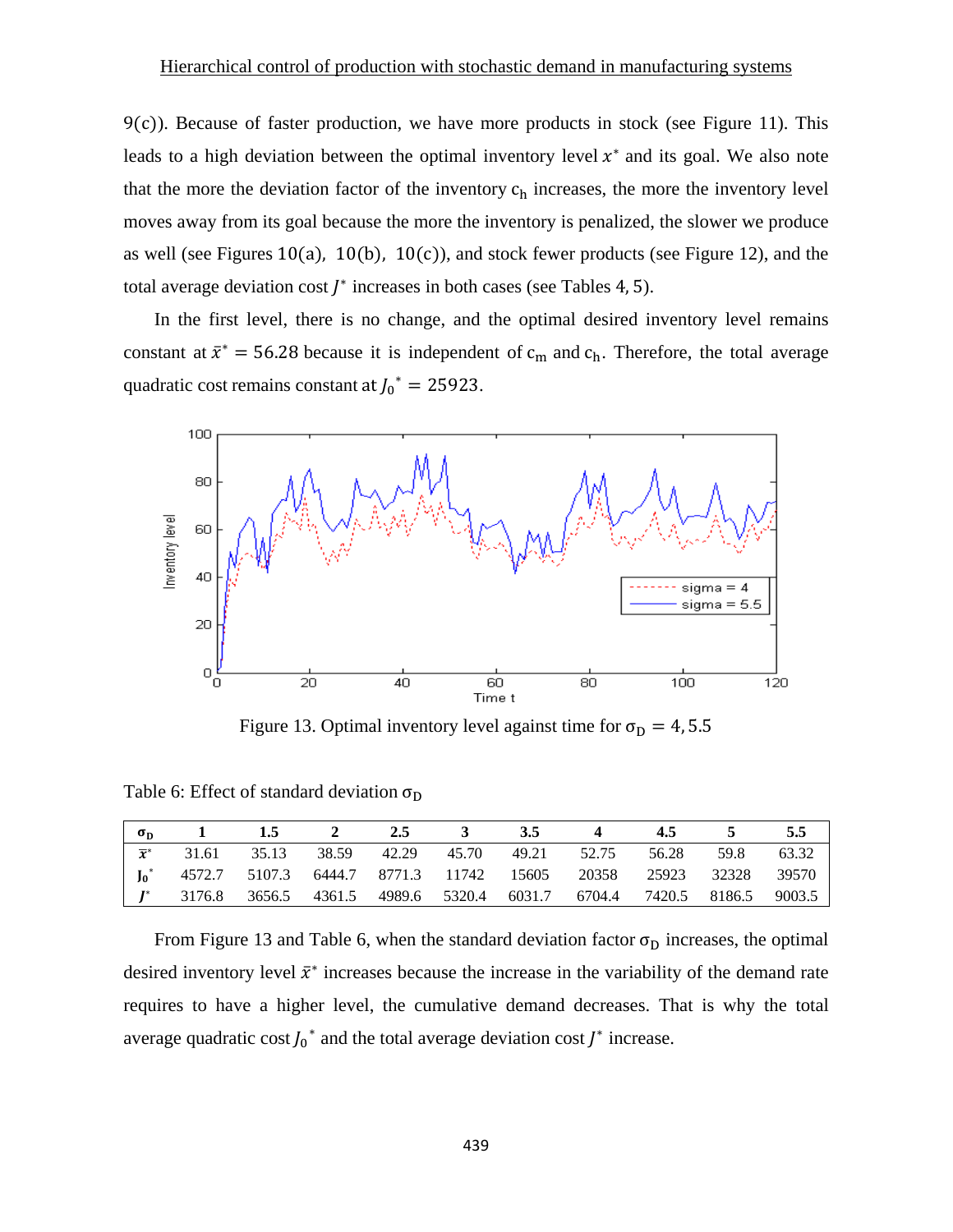### **6. Conclusions**

In this study, we have presented a hierarchical optimal control policy for a manufacturing system, composed of one machine producing one product type, with stochastic demand. In the first level, we have shown how to determine the optimal desired inventory level and production rate based on a stochastic linear-quadratic control problem. In the second level, we have determined the optimal production strategy based on a stochastic predictive control to maintain the production rate and the inventory level as close as possible to their goals. The Pontryagin's maximum principle was applied both in level 1 and level 2. A numerical example is presented, and the results obtained show that the hierarchical control policy has minimized the total average quadratic cost and the sum of the mean square deviations of inventory and production for the first and the second levels, respectively. The extension of this work for reverse logistics systems with stochastic demand is identified as a topic of future research.

### **Appendix A**

A.1. The sum of the mean square deviations of inventory and production to minimize can be written in this form:

$$
J^* = \min E\{J\} = E\left\{\int_0^T \left[\frac{1}{2}c_h \cdot (x^*(t) - \bar{x}^*(t))^2 + \frac{1}{2}c_m \cdot (u^*(t) - \bar{u}^*(t))^2\right] dt\right\},\
$$

and the stochastic state equation of the inventory level  $x(t)$ :

$$
\dot{x}(t) = u(t) - d(t),
$$

We can numerically simulate  *using the Euler-Maruyama scheme. We approach:* 

$$
x_{t+dt} = x_t + \int\limits_t^{t+dt} u(s) \, ds - \int\limits_t^{t+dt} d(s) \, ds
$$

$$
= x_t + \int\limits_t^{t+dt} u(s) \, ds - \int\limits_t^{t+dt} (\mu_D(s) + \sigma_D \varepsilon(s)) \, ds
$$

by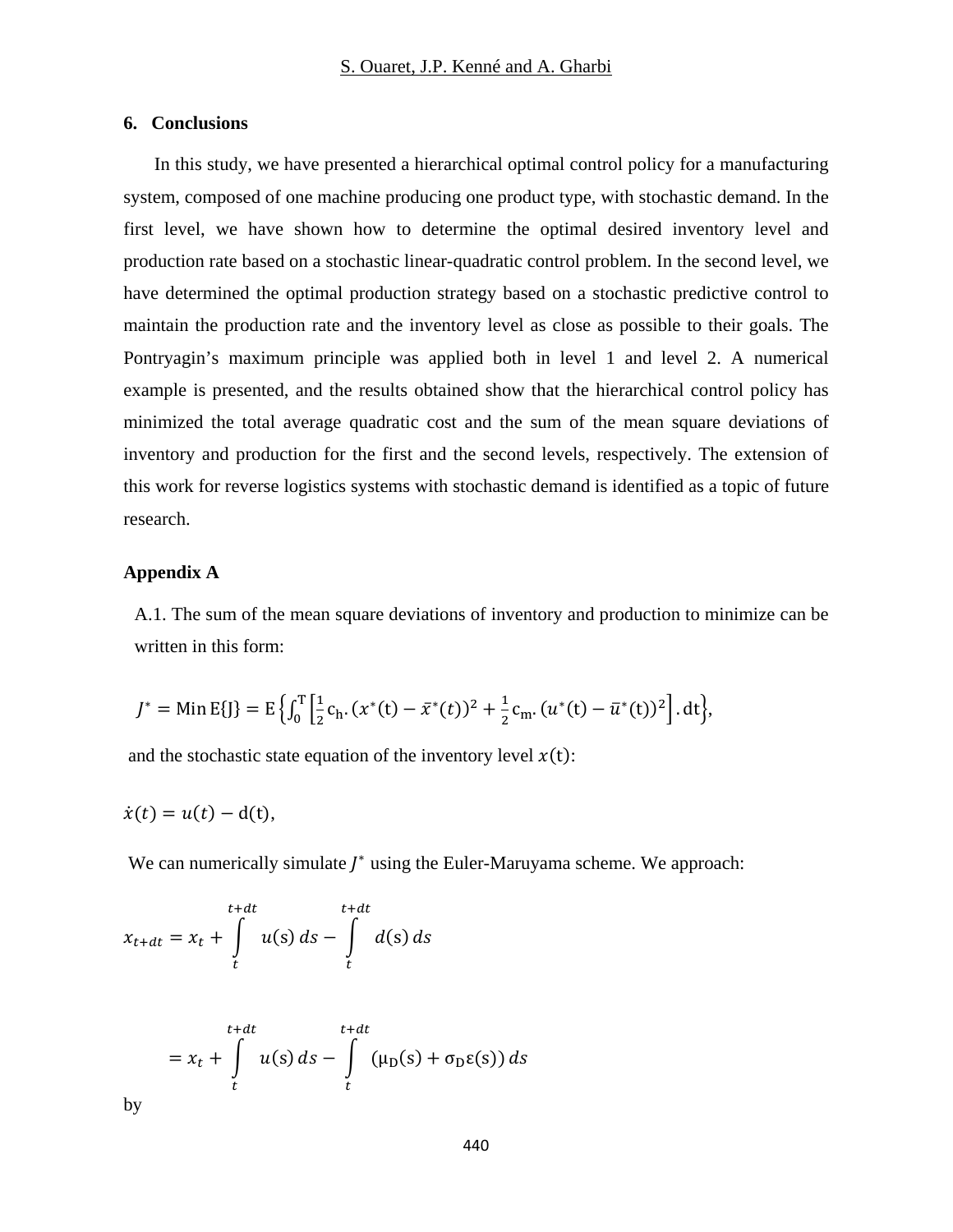$$
x_{t+dt} \approx x_t + (u_t - \mu_{Dt})dt + (-\sigma_D)\sqrt{\det_t}
$$

we obtain:

$$
y_{n+1} = y_n + (u_n - \mu_{\text{Dn}})dt + (-\sigma_{\text{D}})\sqrt{\text{d}t}\varepsilon_n
$$

we define the inventory position at the beginning of period  $n$  after the decision (Kiesmüller, 2003) as:

$$
y_s = y_n + u_n dt
$$

Here, the Euler-Maruyama scheme assumes that the integrands are constants on the integration interval since the random variable  $d_n$  is normally and independent of variance  $dt$ : We can write  $y_{n+1}$  as:

 $y_{n+1} = y_s - (\mu_{Dn} dt + \sigma_D \sqrt{dt} \varepsilon_n)$ 

$$
J^* = \int_0^T \left[ \frac{1}{2} c_{h} \cdot (y_s - (\mu_{Dn} dt + \sigma_D \sqrt{dt} \epsilon_n) - \bar{x}^*(t) \right]^2 + \frac{1}{2} c_{m} \cdot (u^*(t) - \bar{u}^*(t))^2 \right]. dt
$$
  

$$
J^* = \int_0^T \frac{1}{2} c_{h} \cdot (y_s(t) - \bar{x}^*(t))^2 dt + \int_0^T \frac{1}{2} c_{m} \cdot (u(t) - \bar{u}^*(t))^2 dt
$$

$$
+ \sum_{j=1}^N (-c_{h}) (y_s(j) - \bar{x}_j^*) (\mu_{Dj} dt + \sigma_D dw(j))
$$

$$
+ \sum_{j=1}^N (\frac{1}{2} c_{h}) (\mu_{Dj} dt + \sigma_D dw(j))^2
$$

A.2. The total average quadratic inventory and production cost to minimize can be written in the same form as the last one:

$$
J_0^* = \int_0^T \frac{1}{2} h. (y_s(t))^2 dt + \int_0^T \frac{1}{2} c. (u(t))^2 dt + \sum_{j=1}^N (-h) y_s(j) (\mu_{Dj} dt + \sigma_D dw(j))
$$
  
+ 
$$
\sum_{j=1}^N (\frac{1}{2} h) (\mu_{Dj} dt + \sigma_D dw(j))^2
$$

where  $dt$ : timestep.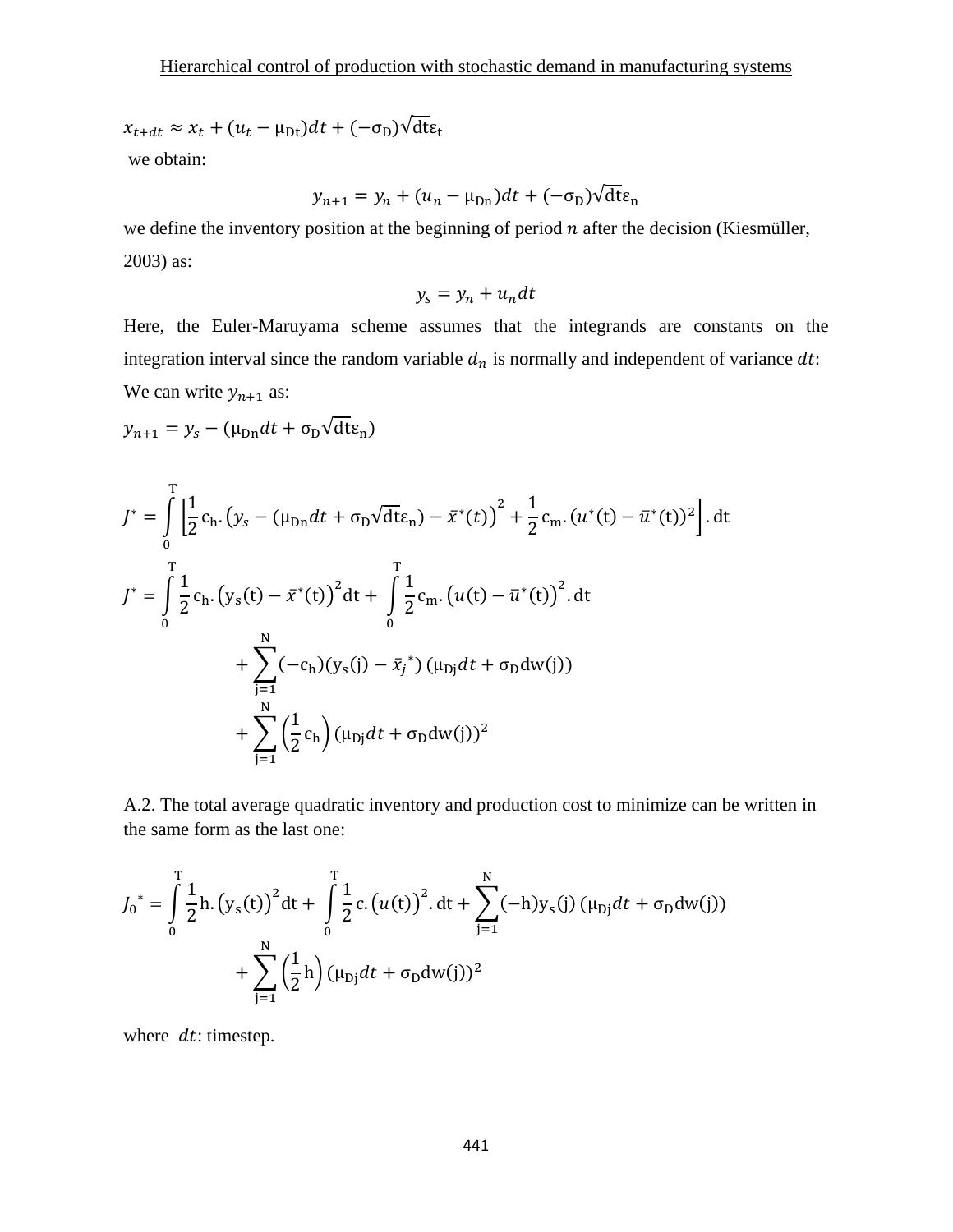#### **References**

- [1] El-Gohary, A., Tadj, L. and Al-Rahmah, A. (2007). Optimal control of a stochastic production planning model with different demand rates, *International Journal of Applied Mathematics*, 20 (3), 333-349.
- [2] Kenné, J.P. and Boukas, E.K. (2003). Hierarchical control of production and maintenance rates in manufacturing systems, *Journal of Quality in Maintenance Engineering*, 9 (1), 66-82.
- [3] Bensoussan, A., Hurst, G.E. and Naslund, B. (1974). *Studies in mathematical and managerial economics, Management applications of modern control theory*, Amsterdam-Oxford: North-Holland Publishing Company.
- [4] Davis, M. H. (1977). *Linear estimation and stochastic control,* New York: John Wiley and Sons.
- [5] Cohn, D. L. (1980). *Measure theory,* Boston: Birkhäuser.
- [6] Hedjar, R., Bounkhel, M. and Tadj, L. (2007). Self-tuning optimal control of periodic-review production inventory systems with deteriorating items, *Advanced Modeling and Optimization,* 9(1), 91-104.
- [7] Kiesmüller, G.P. (2003). Optimal control of a one product recovery system with lead times, *International Journal of Production Economics,* 81-82, 333-340.
- [8] Tzafestas, S., Kapsiotis, G., and Kyriannakis, E. (1997). Model-based predictive control for generalized production planning problems, *Computers in Industry,* 34 (2), 201-210.
- [9] Dobos, I. (2003). Optimal production-inventory strategies for HMMS-type reverse logistics system, *International Journal of Production Economics*, 81-82, 351-360.
- [10] Sethi, S.P. and Thompson, G.L. (1981). *Control Theory: Applications to Management Science,* Boston: Martinus Nijhoff.
- [11] Sethi, S.P. and Thompson, G.L. (2000). *Optimal Control Theory: Applications to Management Science and Economics,* 2nd edn., Dordrecht: Kluwer Academic Publishers.
- [12] Wiktorsson, M., Varanasi, S. and Bai, S.X. (1997). An Optimal production flow control problem with impulsive demand, *Mathematical and Computer Modelling,* 26 (2), 53-67.
- [13] El-Gohary, A., Tadj, L. and Al-Rasheedi, A.F. (2009). Using optimal control to adjust the production rate of a deteriorating inventory system, *Journal of Taibah University of Sciences,* 2, 69-77.
- [14] Salama, Y. (2000). Optimal control of a simple manufacturing system with restarting costs*, Operations Research Letters,* 26, 9-16.
- [15] Holt, C.C., Modigliani, F. Muth, J.F., and Simon, H.A. (1960). *Planning Production, Inventories and Work Forces*, Englewood Cliffs, NJ: Prentice-Hall.
- [16] Khemlnitsky, E. and Gerchak, Y. (2002). Optimal control approach to production systems with inventory level dependent demand, *IEEE Transactions on Automatic Control,* 47 (3), 289-292.
- [17] Pontryagin, L.S., Boltyanskii, V.G., Gamkrelidze, R.V. and Mishchenko, E.F. (1962). *The Mathematical Theory of Optimal Processes,* New York: John Wiley and Sons.
- [18] Stoer, J. and Bulirsch, R. (1993)*. Introduction to numerical analysis,* New York: Springer-Verlag.
- [19] Seierstad, A. and Sydsaeter, K. (1987). *Optimal Control Theory with Economic Applications,* Amsterdam: North-Holland.